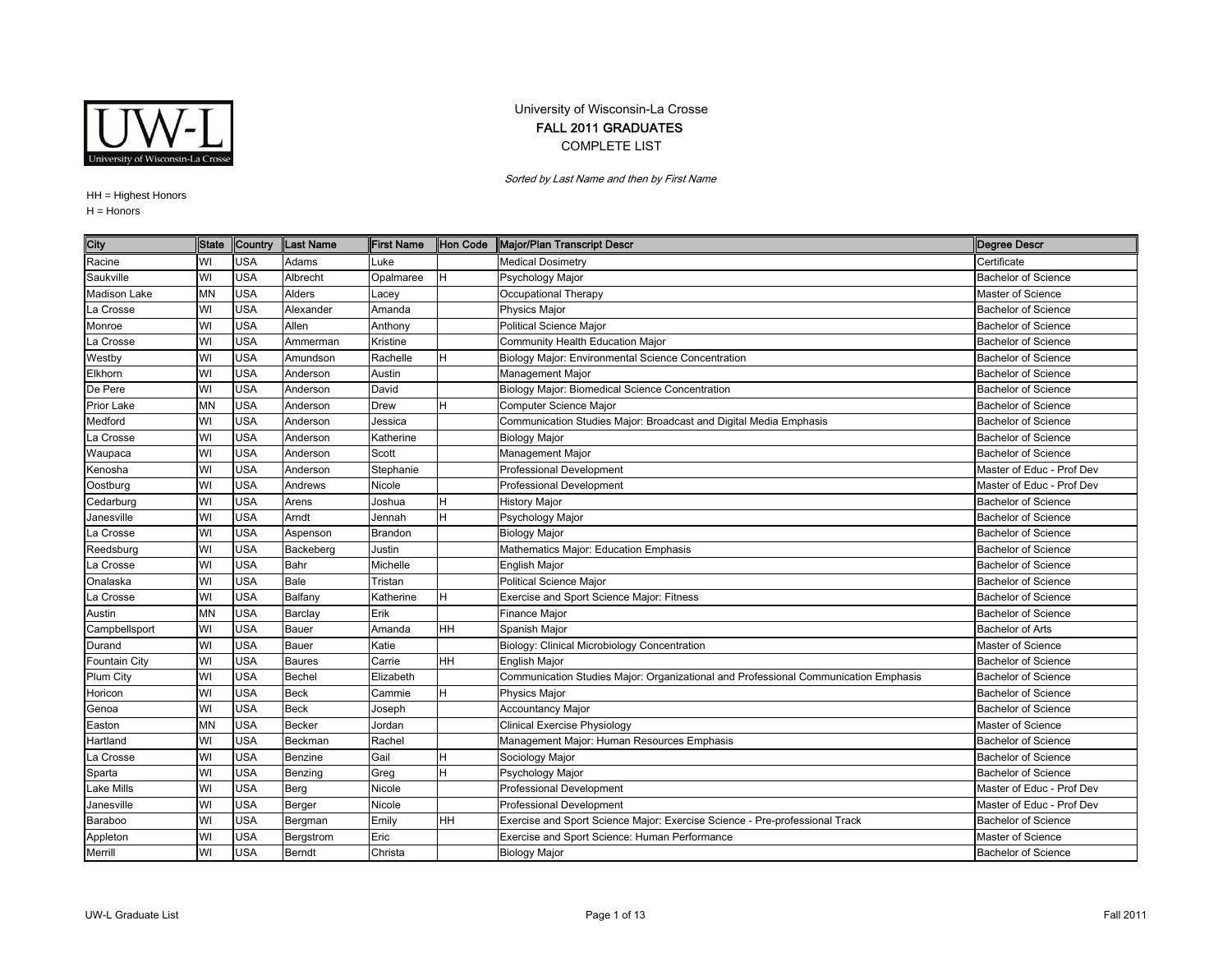| <b>City</b>       | <b>State</b> | Country    | <b>Last Name</b> | <b>First Name</b> | Hon Code | Major/Plan Transcript Descr                                                         | Degree Descr               |
|-------------------|--------------|------------|------------------|-------------------|----------|-------------------------------------------------------------------------------------|----------------------------|
| La Crosse         | WI           | USA        | Bernhagen        | Jason             | HH       | Music Major: Choral Emphasis                                                        | <b>Bachelor of Science</b> |
| Colfax            | WI           | <b>USA</b> | Besse            | Angela            | H        | Exercise and Sport Science Major: Fitness                                           | <b>Bachelor of Science</b> |
| Onalaska          | WI           | <b>USA</b> | Bettesworth      | Jill              | H        | Marketing Major                                                                     | <b>Bachelor of Science</b> |
| West Salem        | WI           | <b>USA</b> | Bigjohn          | Reuben            |          | <b>Mathematics Major</b>                                                            | <b>Bachelor of Science</b> |
| Glenview          | IL           | <b>USA</b> | <b>Binder</b>    | Cassandra         | H        | Exercise and Sport Science Major: Fitness                                           | <b>Bachelor of Science</b> |
| Iron Ridge        | WI           | USA        | Bingen           | Rachael           |          | <b>Professional Development</b>                                                     | Master of Educ - Prof Dev  |
| Bloomer           | WI           | <b>USA</b> | <b>Bischel</b>   | Samantha          |          | Clinical Exercise Physiology                                                        | <b>Master of Science</b>   |
| Ellsworth         | WI           | USA        | Bjorkman         | Decree            |          | <b>Biology Major</b>                                                                | <b>Bachelor of Science</b> |
| Greenfield        | WI           | <b>USA</b> | <b>Blahnik</b>   | Brandon           |          | Professional Development                                                            | Master of Educ - Prof Dev  |
| Plover            | WI           | <b>USA</b> | Boden            | Pamela            | H        | Management Major: General Management and Technology Emphasis                        | <b>Bachelor of Science</b> |
| Rapid City        | <b>SD</b>    | <b>USA</b> | <b>Boehler</b>   | Brittany          |          | Clinical Exercise Physiology                                                        | Master of Science          |
| La Crosse         | WI           | <b>USA</b> | Boerboom         | Amy               | H        | Middle Childhood through Early Adolescence Education Major                          | <b>Bachelor of Science</b> |
| Oregon            | WI           | <b>USA</b> | Boley            | James             |          | Biology Major: Biomedical Science Concentration                                     | <b>Bachelor of Science</b> |
| Robstown          | ТX           | <b>USA</b> | Boone            | Kimberly          |          | <b>Medical Dosimetry</b>                                                            | Certificate                |
| Neenah            | WI           | USA        | Borchardt        | Katie             |          | Early Childhood through Middle Childhood Education Major                            | <b>Bachelor of Science</b> |
| <b>Brookfield</b> | WI           | <b>USA</b> | Borden           | Casey             |          | Finance Major                                                                       | <b>Bachelor of Science</b> |
| Freedom           | WI           | USA        | <b>Bowers</b>    | Jennifer          |          | Psychology Major                                                                    | <b>Bachelor of Science</b> |
| <b>Brookfield</b> | WI           | <b>USA</b> | Bozmoski         | Brittany          |          | Marketing Major                                                                     | <b>Bachelor of Science</b> |
| Watertown         | <b>MN</b>    | <b>USA</b> | Braegelmann      | Abigail           | HH       | Political Science Major                                                             | Bachelor of Arts           |
| Pulaski           | WI           | USA        | Braun            | Kathlyn           | HH       | Marketing Major                                                                     | <b>Bachelor of Science</b> |
| Westby            | WI           | <b>USA</b> | <b>Breckel</b>   | Larkin            | H        | Communication Studies Major: Advocacy and Communication Criticism Emphasis          | <b>Bachelor of Arts</b>    |
| Harmony           | <b>MN</b>    | <b>USA</b> | <b>Brink</b>     | Andrew            |          | Management Major: General Management and Technology Emphasis                        | <b>Bachelor of Science</b> |
| La Crosse         | WI           | <b>USA</b> | Brown            | Jacob             |          | Exercise and Sport Science Major: Physical Education                                | <b>Bachelor of Science</b> |
| Madison           | WI           | <b>USA</b> | Brown            | Kristin           | HH       | Biology Major: Biomedical Science Concentration                                     | <b>Bachelor of Science</b> |
| La Crosse         | WI           | <b>USA</b> | Brown            | _indsey           | H        | Biology Major: Biomedical Science Concentration                                     | <b>Bachelor of Science</b> |
| Grafton           | WI           | <b>USA</b> | <b>Buchholz</b>  | Ashley            |          | Marketing Major                                                                     | <b>Bachelor of Science</b> |
| Greenfield        | WI           | <b>USA</b> | Buchmann         | Traci             | H        | Biology Major: Biomedical Science Concentration                                     | <b>Bachelor of Science</b> |
| Hartland          | WI           | <b>USA</b> | <b>Buechel</b>   | Sondra            | H        | Biology Major: Environmental Science Concentration                                  | <b>Bachelor of Science</b> |
| Holmen            | WI           | <b>USA</b> | Bujnowski        | Nicole            |          | Occupational Therapy                                                                | <b>Master of Science</b>   |
| Mequon            | WI           | <b>USA</b> | Bultman          | Margaret          |          | Recreation Management Major                                                         | <b>Bachelor of Science</b> |
| La Crosse         | WI           | <b>USA</b> | Buncak           | Michelle          |          | Early Childhood through Middle Childhood Education Major                            | <b>Bachelor of Science</b> |
| Worthington       | <b>MN</b>    | <b>USA</b> | Burnham          | Megan             | lH.      | Early Childhood through Middle Childhood Education Major                            | <b>Bachelor of Science</b> |
| Green Bay         | WI           | USA        | Bushmaker        | Cody              |          | German Studies Major                                                                | <b>Bachelor of Arts</b>    |
| Sheboygan         | WI           | <b>USA</b> | Butzen           | Erik              |          | Biology Major: Biomedical Science Concentration                                     | <b>Bachelor of Science</b> |
| Pepin             | WI           | <b>USA</b> | Buvala           | Mary              |          | <b>History Major</b>                                                                | <b>Bachelor of Arts</b>    |
| La Crosse         | WI           | <b>USA</b> | Byus             | Janelle           |          | <b>Professional Development</b>                                                     | Master of Educ - Prof Dev  |
| La Crosse         | WI           | USA        | Calkins          | Jacqueline        |          | Community Health Education Major                                                    | <b>Bachelor of Science</b> |
| La Crosse         | WI           | USA        | Callen           | Stephanie         |          | <b>Professional Development</b>                                                     | Master of Educ - Prof Dev  |
| Pewaukee          | WI           | <b>USA</b> | Capes            | Angela            |          | <b>Professional Development</b>                                                     | Master of Educ - Prof Dev  |
| Owatonna          | <b>MN</b>    | USA        | Card             | Daniel            |          | English Major: Rhetoric and Writing Emphasis                                        | <b>Bachelor of Arts</b>    |
| Sussex            | WI           | <b>USA</b> | Carroll          | Daniel            |          | Accountancy Major                                                                   | <b>Bachelor of Science</b> |
| Delavan           | WI           | <b>USA</b> | Carthey          | Patrick           |          | English Major: Literature Emphasis                                                  | <b>Bachelor of Arts</b>    |
| Sussex            | WI           | <b>USA</b> | Cawley           | Valerie           |          | Psychology Major                                                                    | <b>Bachelor of Science</b> |
| Glenwood City     | WI           | <b>USA</b> | Celt             | Adam              |          | <b>Accountancy Major</b>                                                            | <b>Bachelor of Science</b> |
| West Salem        | WI           | USA        | Cepoi            | Adrian            |          | Computer Science Major                                                              | <b>Bachelor of Science</b> |
| Sparta            | WI           | USA        | Chapiewsky       | Katie             |          | <b>Accountancy Major</b>                                                            | <b>Bachelor of Science</b> |
| <b>Brookfield</b> | WI           | <b>USA</b> | Charlton         | Kailey            | H        | Communication Studies Major: Organizational and Professional Communication Emphasis | Bachelor of Arts           |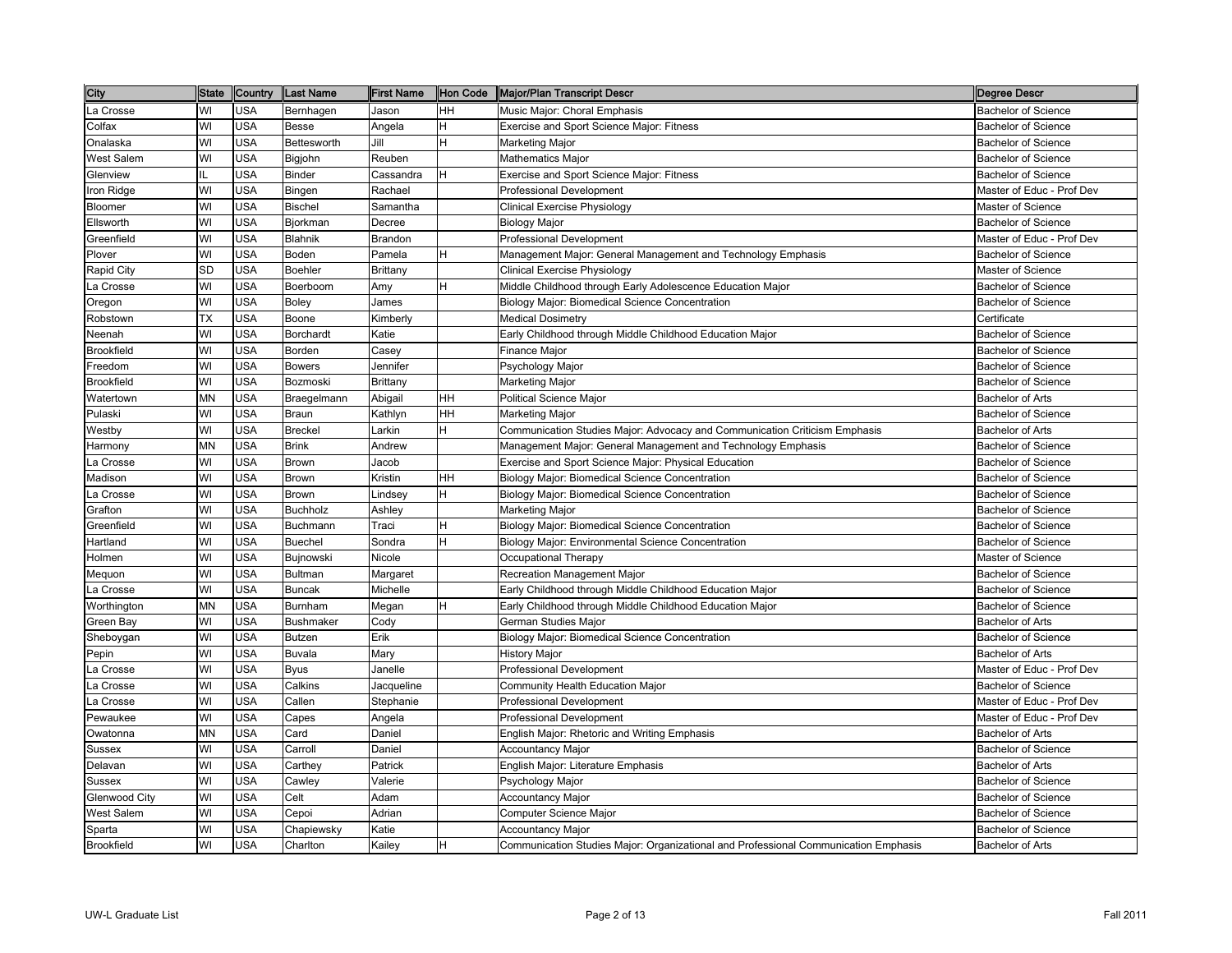| City                   | <b>State</b> | Country    | Last Name      | First Name   | Hon Code | Major/Plan Transcript Descr                                                         | Degree Descr               |
|------------------------|--------------|------------|----------------|--------------|----------|-------------------------------------------------------------------------------------|----------------------------|
| <b>Apple Valley</b>    | <b>MN</b>    | <b>USA</b> | Chies          | Thomas       |          | <b>Physics Major</b>                                                                | <b>Bachelor of Science</b> |
|                        |              | <b>HKG</b> | Chow           | Carson       |          | Therapeutic Recreation Major                                                        | <b>Bachelor of Science</b> |
| Sauk City              | WI           | <b>USA</b> | Chrisler       | Matt         | HН       | Exercise and Sport Science Major: Physical Education                                | <b>Bachelor of Science</b> |
| Almena                 | WI           | <b>USA</b> | Christenson    | Laura        |          | Mathematics Major: Education Emphasis                                               | <b>Bachelor of Science</b> |
| Sheboygan              | WI           | <b>USA</b> | Churchill      | Dana         | HН       | Community Health Education Major                                                    | <b>Bachelor of Science</b> |
| <b>Richland Center</b> | WI           | <b>USA</b> | Cockroft       | Kasey        |          | Mathematics Major: Statistics Emphasis                                              | <b>Bachelor of Science</b> |
| Washburn               | WI           | <b>USA</b> | Cogger         | Benjamin     |          | Biology                                                                             | Master of Science          |
| La Crosse              | WI           | <b>USA</b> | Collins        | Sean         |          | <b>Finance Major</b>                                                                | <b>Bachelor of Science</b> |
| Beaver Dam             | WI           | <b>USA</b> | Condon         | Courtney     | HН       | General Science (Broadfield) Major                                                  | <b>Bachelor of Science</b> |
| La Crescent            | <b>MN</b>    | <b>USA</b> | Congdon Wieser | Kendra       |          | <b>Professional Development</b>                                                     | Master of Educ - Prof Dev  |
| <b>Grand Rapids</b>    | <b>MN</b>    | <b>USA</b> | Cory           | Sean         |          | Physics Major                                                                       | <b>Bachelor of Science</b> |
| Oshkosh                | WI           | <b>USA</b> | Costello       | Jessica      |          | Therapeutic Recreation Major                                                        | <b>Bachelor of Science</b> |
| Williams Bay           | WI           | <b>USA</b> | Coulson        | Kelly        |          | Professional Development                                                            | Master of Educ - Prof Dev  |
| Stoughton              | WI           | <b>USA</b> | Cowan          | Danielle     |          | Occupational Therapy                                                                | Master of Science          |
| Stoughton              | WI           | <b>USA</b> | Cox-Borchert   | Meredith     |          | <b>Professional Development</b>                                                     | Master of Educ - Prof Dev  |
| Muskego                | WI           | <b>USA</b> | Croak          | Nicholas     |          | <b>Professional Development</b>                                                     | Master of Educ - Prof Dev  |
| Dover                  | <b>MN</b>    | <b>USA</b> | Crowson        | Bryan        |          | Middle Childhood through Early Adolescence Education Major                          | <b>Bachelor of Science</b> |
| Tomahawk               | WI           | <b>USA</b> | Cushman        | Amanda       |          | <b>Professional Development</b>                                                     | Master of Educ - Prof Dev  |
| Medford                | WI           | <b>USA</b> | Czerniak       | Amy          | HН       | Communication Studies Major: Organizational and Professional Communication Emphasis | <b>Bachelor of Science</b> |
| Cameron                | WI           | <b>USA</b> | Czyscon        | <b>Brady</b> |          | Exercise and Sport Science Major: Exercise Science - Pre-professional Track         | <b>Bachelor of Science</b> |
| Menomonie              | WI           | <b>USA</b> | Dahl           | Sophie       |          | Finance Major: Risk, Insurance and Financial Planning Concentration                 | <b>Bachelor of Science</b> |
| Oconomowoc             | WI           | <b>USA</b> | Daniels        | Tricia       |          | Spanish Major                                                                       | <b>Bachelor of Arts</b>    |
| Medford                | WI           | <b>USA</b> | Dassow         | Dustin       |          | <b>Accountancy Major</b>                                                            | <b>Bachelor of Science</b> |
| Stoughton              | WI           | <b>USA</b> | David          | Samuel       |          | Biology Major                                                                       | <b>Bachelor of Science</b> |
| Viroqua                | WI           | <b>USA</b> | Davis          | Emily        |          | Therapeutic Recreation Major                                                        | <b>Bachelor of Science</b> |
| Menomonee Falls        | WI           | <b>USA</b> | Day            | Kayleigh     | н        | Community Health Education Major                                                    | <b>Bachelor of Science</b> |
| Eau Claire             | WI           | <b>USA</b> | Demars         | Matthew      |          | Exercise and Sport Science Major: Sport Management                                  | Bachelor of Science        |
| Waukesha               | WI           | <b>USA</b> | Demerit        | Samuel       |          | Marketing Major                                                                     | <b>Bachelor of Science</b> |
| Foshan                 | 44           | <b>CHN</b> | Deng           | Ziyu         |          | Master of Business Administration                                                   | Master of Business Admin   |
| Deerfield              | WI           | <b>USA</b> | Derocher       | Sarah        |          | Management Major                                                                    | <b>Bachelor of Science</b> |
| Plymouth               | <b>MN</b>    | <b>USA</b> | Des Roches     | Leigh-Ann    |          | Psychology Major                                                                    | <b>Bachelor of Science</b> |
| <b>Cottage Grove</b>   | WI           | <b>USA</b> | Devine         | Jessica      |          | <b>Professional Development</b>                                                     | Master of Educ - Prof Dev  |
| Prairie du Sac         | WI           | <b>USA</b> | Diehl          | Matthew      |          | History Major: Regional Emphasis                                                    | <b>Bachelor of Science</b> |
| Nashotah               | WI           | <b>USA</b> | Dieringer      | Krystin      |          | <b>Professional Development</b>                                                     | Master of Educ - Prof Dev  |
| Aurora                 | CO           | <b>USA</b> | Diggins        | Bernadette   |          | <b>Medical Dosimetry</b>                                                            | Certificate                |
| Appleton               | WI           | <b>USA</b> | Dlugopolski    | Julia        |          | English Major: Rhetoric and Writing Emphasis                                        | <b>Bachelor of Arts</b>    |
| <b>Richland Center</b> | WI           | <b>USA</b> | <b>Dobbs</b>   | Aasha        |          | Middle Childhood through Early Adolescence Education Major                          | <b>Bachelor of Science</b> |
| Waunakee               | WI           | <b>USA</b> | Dohm           | Dana         |          | Accountancy Major                                                                   | <b>Bachelor of Science</b> |
| Milwaukee              | WI           | <b>USA</b> | Dominguez      | Angela       |          | Early Childhood through Middle Childhood Education Major                            | <b>Bachelor of Science</b> |
| Madison                | WI           | <b>USA</b> | Doverspike     | Amanda       |          | Occupational Therapy                                                                | Master of Science          |
| Brookfield             | WI           | <b>USA</b> | Downes         | Molly        | H        | <b>Accountancy Major</b>                                                            | <b>Bachelor of Science</b> |
| Verona                 | WI           | <b>USA</b> | Dreher         | Derek        | Η        | Exercise and Sport Science Major: Sport Management                                  | <b>Bachelor of Science</b> |
| West Bend              | WI           | <b>USA</b> | Droese         | Michelle     | HH       | English Major                                                                       | <b>Bachelor of Science</b> |
| <b>Tinley Park</b>     | IL           | <b>USA</b> | Dubina         | Nicole       | HН       | <b>Accountancy Major</b>                                                            | <b>Bachelor of Science</b> |
| La Crosse              | WI           | <b>USA</b> | Durtsche       | Matthew      |          | <b>Accountancy Major</b>                                                            | <b>Bachelor of Science</b> |
| Oconomowoc             | WI           | <b>USA</b> | Eder           | Sara         | н        | Sociology Major                                                                     | <b>Bachelor of Arts</b>    |
| <b>Big Bend</b>        | WI           | <b>USA</b> | Eggert         | Karen        | H        | Spanish Major                                                                       | <b>Bachelor of Science</b> |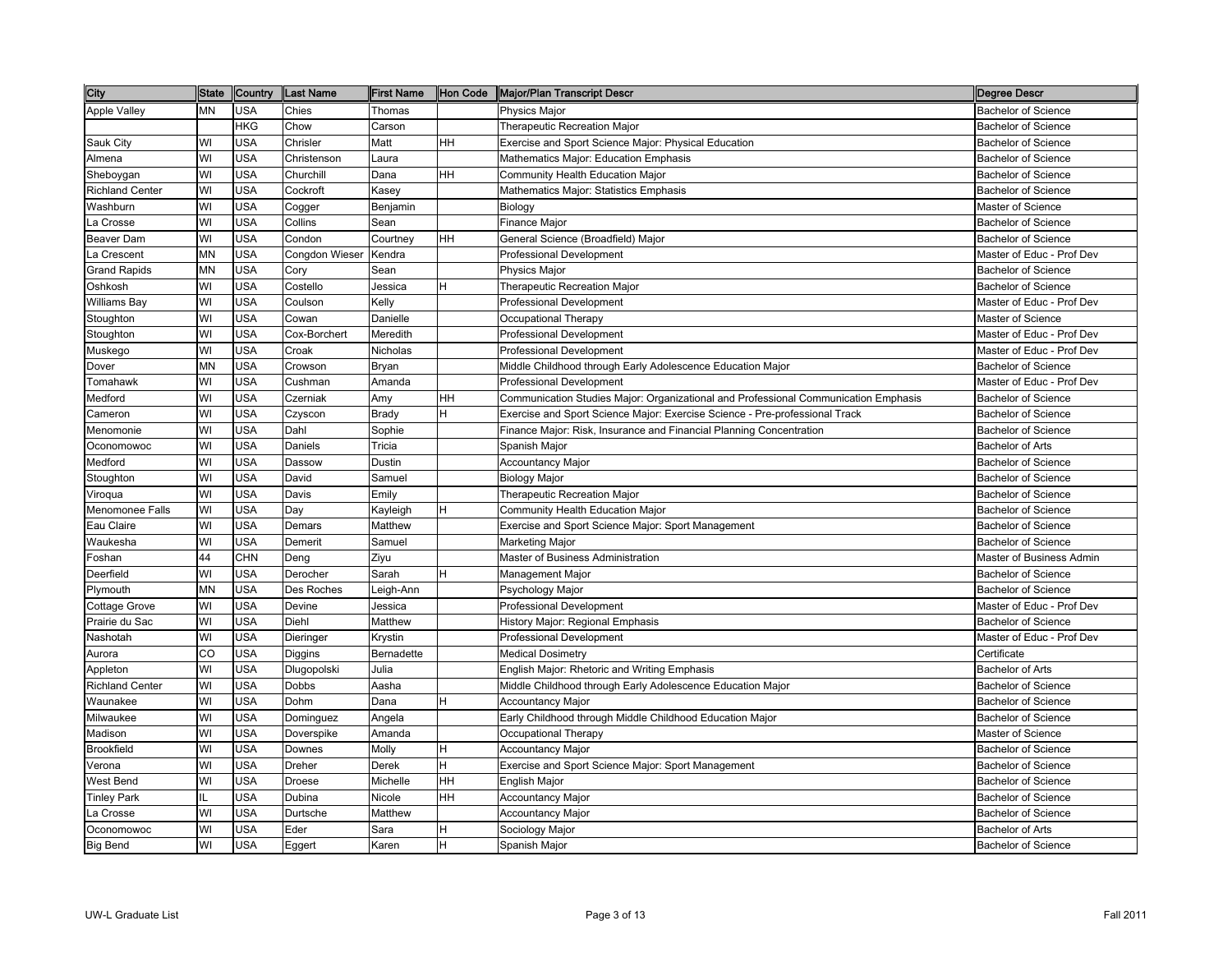| City                    | <b>State</b> | Country    | <b>Last Name</b> | <b>First Name</b> | Hon Code | Major/Plan Transcript Descr                                                             | <b>Degree Descr</b>            |
|-------------------------|--------------|------------|------------------|-------------------|----------|-----------------------------------------------------------------------------------------|--------------------------------|
| <b>Sussex</b>           | WI           | <b>USA</b> | Ehnert           | Bryan             |          | Exercise and Sport Science Major: Exercise Science - Pre-professional Track             | <b>Bachelor of Science</b>     |
| Fort Atkinson           | IA           | <b>USA</b> | Einck            | Carrie            |          | Occupational Therapy                                                                    | Master of Science              |
| Sun Prairie             | WI           | <b>USA</b> | Ellingson        | Kathryn           |          | <b>Professional Development</b>                                                         | Master of Educ - Prof Dev      |
| Rochester               | <b>MN</b>    | <b>USA</b> | Esch             | Ryan              | н        | Computer Science Major                                                                  | <b>Bachelor of Science</b>     |
| Madison                 | WI           | <b>USA</b> | Esser            | Emily             | H        | Early Childhood through Middle Childhood Education Major                                | <b>Bachelor of Science</b>     |
| Dorchester              | WI           | <b>USA</b> | Etten            | Joseph            | H        | Communication Studies Major: Broadcast and Digital Media Emphasis                       | <b>Bachelor of Science</b>     |
| Melrose                 | WI           | <b>USA</b> | Everson          | Nathan            |          | Archaeological Studies Major                                                            | <b>Bachelor of Science</b>     |
| Rochester               | <b>MN</b>    | <b>USA</b> | Fan              | ei.               |          | Software Engineering                                                                    | Master of Software Engineering |
| Plattsburg              | <b>MO</b>    | <b>USA</b> | Farwell          | Ryan              |          | Exercise and Sport Science Major: Physical Education                                    | <b>Bachelor of Science</b>     |
| Tomah                   | WI           | <b>USA</b> | Fasbender        | Emily             |          | English Major: Rhetoric and Writing Emphasis                                            | <b>Bachelor of Arts</b>        |
| La Crosse               | WI           | <b>USA</b> | Faust            | Amanda            | н        | Early Childhood through Middle Childhood Education Major                                | <b>Bachelor of Science</b>     |
| Houston                 | <b>MN</b>    | <b>USA</b> | Feller           | Cassie            |          | Accountancy Major                                                                       | <b>Bachelor of Science</b>     |
| Menomonee Fls           | WI           | <b>USA</b> | Festerling       | Darren            |          | Finance Major                                                                           | <b>Bachelor of Science</b>     |
| Mauston                 | WI           | <b>USA</b> | Finkbeiner       | Kelsey            | HН       | Psychology Major                                                                        | <b>Bachelor of Science</b>     |
| Green Bay               | WI           | <b>USA</b> | Fiori            | Nicholas          |          | Computer Science Major                                                                  | <b>Bachelor of Science</b>     |
| Galesville              | WI           | <b>USA</b> | Flaherty         | Kaitlyn           |          | Exercise and Sport Science Major: Exercise Science - Pre-professional Track             | <b>Bachelor of Science</b>     |
| Mosinee                 | WI           | <b>USA</b> | Fochs            | Jacob             |          | Marketing Major                                                                         | <b>Bachelor of Science</b>     |
| Eastman                 | WI           | <b>USA</b> | Foley            | Jasmin            |          | <b>Accountancy Major</b>                                                                | <b>Bachelor of Science</b>     |
| Spencer                 | WI           | <b>USA</b> | Follen           | Kelli             |          | Finance Major: Risk, Insurance and Financial Planning Concentration                     | <b>Bachelor of Science</b>     |
| Hastings                | MN           | <b>USA</b> | Foss             | <b>Bradley</b>    |          | Accountancy Major                                                                       | <b>Bachelor of Science</b>     |
| Racine                  | WI           | <b>USA</b> | Fox              | Kimberly          |          | <b>Biochemistry Major</b>                                                               | <b>Bachelor of Science</b>     |
| <b>Boulder Junction</b> | WI           | <b>USA</b> | Franc            | Hannah            |          | <b>Therapeutic Recreation Major</b>                                                     | Bachelor of Science            |
| Viroqua                 | WI           | <b>USA</b> | Franke           | Samuel            |          | Exercise and Sport Science: Human Performance                                           | Master of Science              |
| <b>Brookfield</b>       | WI           | <b>USA</b> | Franzel          | James             |          | Political Science Major                                                                 | <b>Bachelor of Science</b>     |
| Middleton               | WI           | <b>USA</b> | Frickenstein     | Claire            | HH       | Biology Major: Biomedical Science Concentration                                         | <b>Bachelor of Science</b>     |
| Rockton                 | IL           | <b>USA</b> | Fry              | Melissa           |          | <b>Professional Development</b>                                                         | Master of Educ - Prof Dev      |
| LaGrange                | GA           | <b>USA</b> | Frye Pena        | .aDonna           |          | <b>Medical Dosimetry</b>                                                                | Certificate                    |
| La Crosse               | WI           | <b>USA</b> | Fulford          | Ashley            |          | <b>Biology Major</b>                                                                    | <b>Bachelor of Science</b>     |
| Shoreview               | <b>MN</b>    | <b>USA</b> | Ganje            | Will              |          | Recreation Management Major                                                             | <b>Bachelor of Science</b>     |
| Sheboygan Falls         | WI           | <b>USA</b> | Garcia           | Jasmine           |          | English Major: Rhetoric and Writing Emphasis                                            | <b>Bachelor of Arts</b>        |
| La Crosse               | WI           | <b>USA</b> | Garkovich        | Allison           |          | Communication Studies Major: Broadcast and Digital Media Emphasis                       | <b>Bachelor of Science</b>     |
| La Crosse               | WI           | <b>USA</b> | Gebhart          | Travis            |          | <b>Marketing Major</b>                                                                  | <b>Bachelor of Science</b>     |
| Hartford                | WI           | <b>USA</b> | Gehring          | Cora              |          | Communication Studies Major: Public Relations and Organizational Communication Emphasis | <b>Bachelor of Science</b>     |
| Cadott                  | WI           | <b>USA</b> | Geissler         | Jav               |          | Exercise and Sport Science Major: Physical Education                                    | <b>Bachelor of Science</b>     |
| La Crosse               | WI           | <b>USA</b> | Gillingham       | Gabrielle         | н        | Psychology Major                                                                        | <b>Bachelor of Science</b>     |
| Kaukauna                | WI           | <b>USA</b> | Giordana         | Alexandra         |          | Middle Childhood through Early Adolescence Education Major                              | <b>Bachelor of Science</b>     |
| Muskego                 | WI           | <b>USA</b> | Giuffre          | Nathan            |          | <b>Finance Major</b>                                                                    | <b>Bachelor of Science</b>     |
| <b>Mount Horeb</b>      | WI           | <b>USA</b> | Glanzer          | .eah              | HН       | Early Childhood through Middle Childhood Education Major                                | <b>Bachelor of Science</b>     |
| Mundelein               | IL           | <b>USA</b> | Goldenberg       | Danielle          | HН       | Communication Studies Major: Organizational and Professional Communication Emphasis     | <b>Bachelor of Science</b>     |
| La Crosse               | WI           | <b>USA</b> | Gonzalez         | Alejandro         |          | Management Major                                                                        | <b>Bachelor of Science</b>     |
| Whitewater              | WI           | <b>USA</b> | Gordy            | Matthew           |          | English Major                                                                           | <b>Bachelor of Science</b>     |
| Lone Rock               | WI           | <b>USA</b> | Gorman           | Joseph            |          | Marketing Major                                                                         | <b>Bachelor of Science</b>     |
| Wauwatosa               | WI           | <b>USA</b> | Greear           | James             |          | Psychology Major                                                                        | <b>Bachelor of Science</b>     |
| Ferryville              | WI           | <b>USA</b> | Green            | Tiffiny           |          | Occupational Therapy                                                                    | Master of Science              |
| Loyal                   | WI           | <b>USA</b> | Gries            | Jason             |          | Psychology Major                                                                        | <b>Bachelor of Science</b>     |
| La Crosse               | WI           | <b>USA</b> | Groen            | Kate              |          | <b>Professional Development</b>                                                         | Master of Educ - Prof Dev      |
| Chilton                 | WI           | <b>USA</b> | Groeschl         | Anthony           |          | <b>History Major</b>                                                                    | <b>Bachelor of Science</b>     |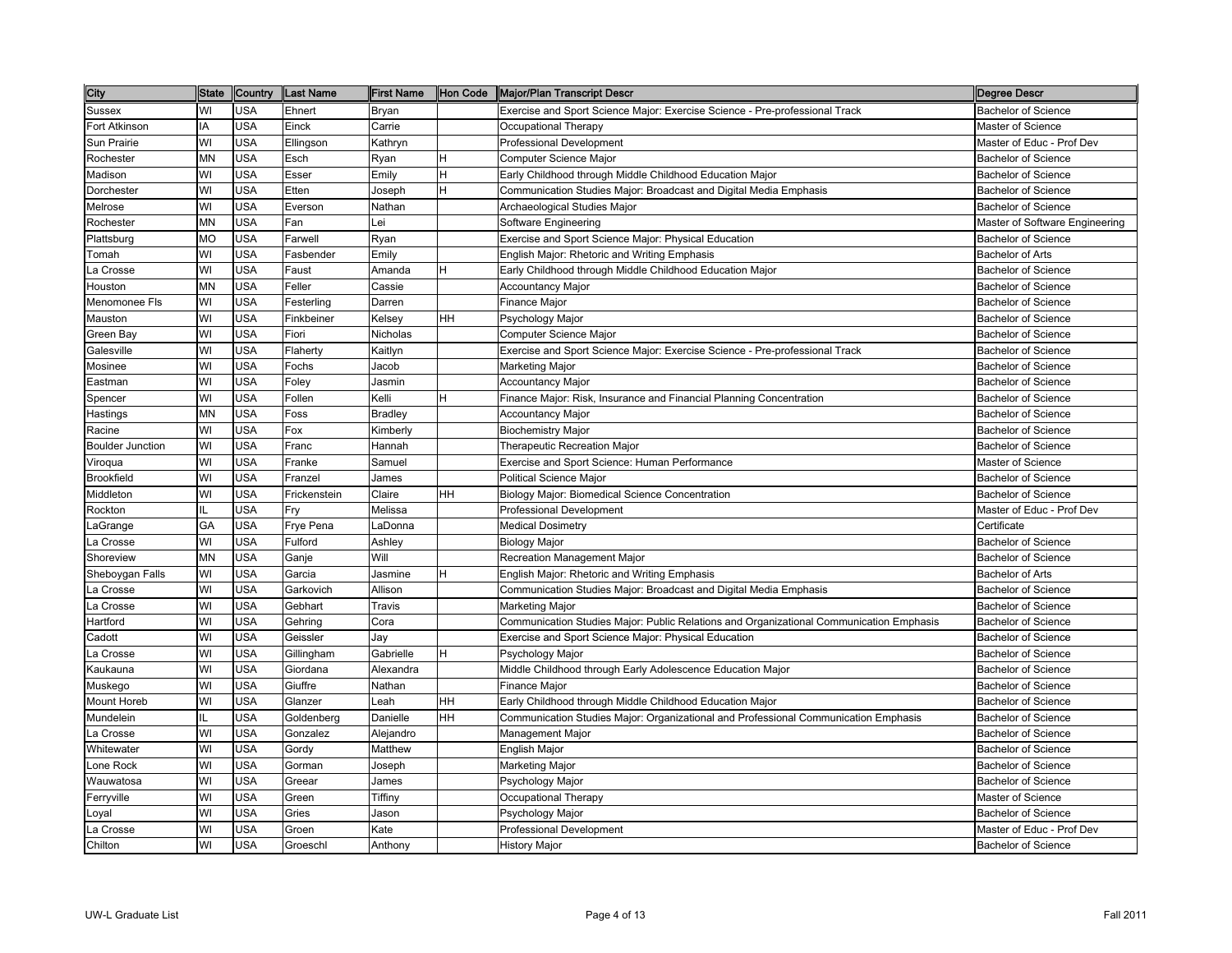| City             | State | <b>Country</b> | <b>Last Name</b> | <b>First Name</b> | Hon Code | Major/Plan Transcript Descr                                                         | Degree Descr               |
|------------------|-------|----------------|------------------|-------------------|----------|-------------------------------------------------------------------------------------|----------------------------|
| Muskego          | WI    | <b>USA</b>     | Groh             | Scott             | HН       | <b>Accountancy Major</b>                                                            | <b>Bachelor of Science</b> |
| Eau Claire       | WI    | <b>USA</b>     | Gyorfi           | Susan             |          | Psychology Major                                                                    | <b>Bachelor of Science</b> |
| Thorp            | WI    | <b>USA</b>     | Haas             | Rachel            |          | Exercise and Sport Science Major: Exercise Science - Pre-professional Track         | <b>Bachelor of Science</b> |
| De Pere          | WI    | <b>USA</b>     | Haasch           | Tyler             |          | Marketing Major                                                                     | <b>Bachelor of Science</b> |
| Gladstone        | MI    | <b>USA</b>     | Hackbarth        | Chad              |          | Finance Major                                                                       | <b>Bachelor of Science</b> |
| Eagle            | WI    | <b>USA</b>     | Hackbarth        | Jennah            |          | <b>Clinical Exercise Physiology</b>                                                 | Master of Science          |
| Eden             | WI    | <b>USA</b>     | Hafermann        | Derek             |          | Middle Childhood through Early Adolescence Education Major                          | <b>Bachelor of Science</b> |
| Chaseburg        | WI    | <b>USA</b>     | Hagen            | Jana              |          | Clinical Exercise Physiology                                                        | Master of Science          |
| Janesville       | WI    | <b>USA</b>     | Haggerty         | Debra             |          | Psychology Major                                                                    | <b>Bachelor of Science</b> |
| Cross Plains     | WI    | <b>USA</b>     | Hagman           | Krista            |          | Communication Studies Major: Broadcast and Digital Media Emphasis                   | <b>Bachelor of Science</b> |
| Ashland          | WI    | <b>USA</b>     | Hammond          | Janelle           | HН       | Mathematics Major                                                                   | <b>Bachelor of Science</b> |
| West Saint Paul  | MN    | <b>USA</b>     | Hanson           | Eric              |          | Finance Major                                                                       | <b>Bachelor of Science</b> |
| Sun Prairie      | WI    | <b>USA</b>     | Hanson           | Johannes          |          | Geography Major: Geographic Information Science Concentration                       | <b>Bachelor of Science</b> |
| La Crosse        | WI    | <b>USA</b>     | Hanson           | Melissa           | н        | Communication Studies Major: Organizational and Professional Communication Emphasis | <b>Bachelor of Science</b> |
| Marshfield       | WI    | <b>USA</b>     | Harrington       | Sean              | HН       | Physics Major: Optics Emphasis                                                      | <b>Bachelor of Science</b> |
| Madison          | WI    | <b>USA</b>     | Hartung          | Katelyn           | н        | Biology Major: Biomedical Science Concentration                                     | <b>Bachelor of Science</b> |
| Appleton         | WI    | <b>USA</b>     | Heidemann        | Heather           | H        | Middle Childhood through Early Adolescence Education Major                          | <b>Bachelor of Science</b> |
| Fond du Lac      | WI    | <b>USA</b>     | Heisler          | <b>Katie</b>      | H        | <b>Accountancy Major</b>                                                            | <b>Bachelor of Science</b> |
| Sparta           | WI    | <b>USA</b>     | Hemmerich        | Natalie           | HН       | Biology Major: Biomedical Science Concentration                                     | <b>Bachelor of Science</b> |
| Onalaska         | WI    | <b>USA</b>     | Henke            | Amanda            |          | Middle Childhood through Early Adolescence Education Major                          | <b>Bachelor of Science</b> |
| Sheboygan        | WI    | <b>USA</b>     | Herr             | Abigail           |          | Therapeutic Recreation Major                                                        | <b>Bachelor of Science</b> |
| Schofield        | WI    | <b>USA</b>     | Hess             | Erik              |          | Computer Science Major                                                              | <b>Bachelor of Science</b> |
| West Salem       | WI    | <b>USA</b>     | Hesselberg       | Andrew            |          | Management Major                                                                    | <b>Bachelor of Science</b> |
| Plover           | WI    | <b>USA</b>     | Higley           | Sarah             | HН       | <b>Art Education Major</b>                                                          | <b>Bachelor of Science</b> |
| Cedarburg        | WI    | <b>USA</b>     | Hiller           | Megan             |          | Exercise and Sport Science: Physical Education Teaching                             | Master of Science          |
| La Crosse        | WI    | <b>USA</b>     | Hillesland       | Sarah             |          | Communication Studies Major: Interpersonal Communication Emphasis                   | <b>Bachelor of Arts</b>    |
| Kiel             | WI    | <b>USA</b>     | Hoefler          | Eric              | H        | Exercise and Sport Science Major: Physical Education                                | <b>Bachelor of Science</b> |
| a Crescent       | MN    | <b>USA</b>     | Hogan            | Christie          |          | Middle Childhood through Early Adolescence Education Major                          | <b>Bachelor of Science</b> |
| New Lisbon       | WI    | <b>USA</b>     | Holzberger       | Daniel            |          | Accountancy Major                                                                   | <b>Bachelor of Science</b> |
| Minneapolis      | MN    | <b>USA</b>     | Hooper           | Gabriella         | HН       | Community Health Education Major                                                    | <b>Bachelor of Science</b> |
| Boyceville       | WI    | <b>USA</b>     | Horstman         | Mickell           | н        | Therapeutic Recreation Major                                                        | <b>Bachelor of Science</b> |
| Roscoe           | Ш     | <b>USA</b>     | Huebner          | Adam              |          | Finance Major                                                                       | <b>Bachelor of Science</b> |
| Prairie du Chien | WI    | <b>USA</b>     | Hughes           | Amanda            |          | <b>Professional Development</b>                                                     | Master of Educ - Prof Dev  |
| Maple Grove      | MN    | <b>USA</b>     | Hugunin          | Abbie             |          | Management Major: General Management and Technology Emphasis                        | <b>Bachelor of Science</b> |
| Eau Claire       | WI    | <b>USA</b>     | Hunter           | Mackenzie         |          | Exercise and Sport Science: Human Performance                                       | Master of Science          |
| Eagle River      | WI    | <b>USA</b>     | Husing           | Jacob             |          | <b>Professional Development</b>                                                     | Master of Educ - Prof Dev  |
| Colton           | CA    | <b>USA</b>     | Hutchins         | Duane             |          | <b>Medical Dosimetry</b>                                                            | Certificate                |
| Beaver Dam       | WI    | <b>USA</b>     | Isaacs           | Alicia            |          | Professional Development                                                            | Master of Educ - Prof Dev  |
| Onalaska         | WI    | <b>USA</b>     | Islam            | Sharmin           |          | Psychology Major                                                                    | <b>Bachelor of Science</b> |
| Appleton         | WI    | <b>USA</b>     | Jahnke           | Caitlin           | HН       | Middle Childhood through Early Adolescence Education Major                          | <b>Bachelor of Science</b> |
| Beaver Dam       | WI    | <b>USA</b>     | Jameson          | Kristin           |          | Occupational Therapy                                                                | Master of Science          |
| Jeddah           |       | SAU            | Jan              | Shahad            |          | Communication Studies Major: Broadcast and Digital Media Emphasis                   | <b>Bachelor of Science</b> |
| Trempealeau      | WI    | <b>USA</b>     | Janke            | Alise             |          | Management Major                                                                    | <b>Bachelor of Science</b> |
| Hillsboro        | WI    | <b>USA</b>     | Jefferies        | Michael           | н        | Computer Science Major                                                              | <b>Bachelor of Science</b> |
| Mequon           | WI    | <b>USA</b>     | Jenks            | Christina         |          | Sociology Major                                                                     | <b>Bachelor of Science</b> |
| Neillsville      | WI    | <b>USA</b>     | Jodarski         | Daniel            | н        | Economics Major                                                                     | <b>Bachelor of Science</b> |
| Red Wing         | ΜN    | <b>USA</b>     | Johnson          | Clara             |          | Communication Studies Major: Organizational and Professional Communication Emphasis | <b>Bachelor of Arts</b>    |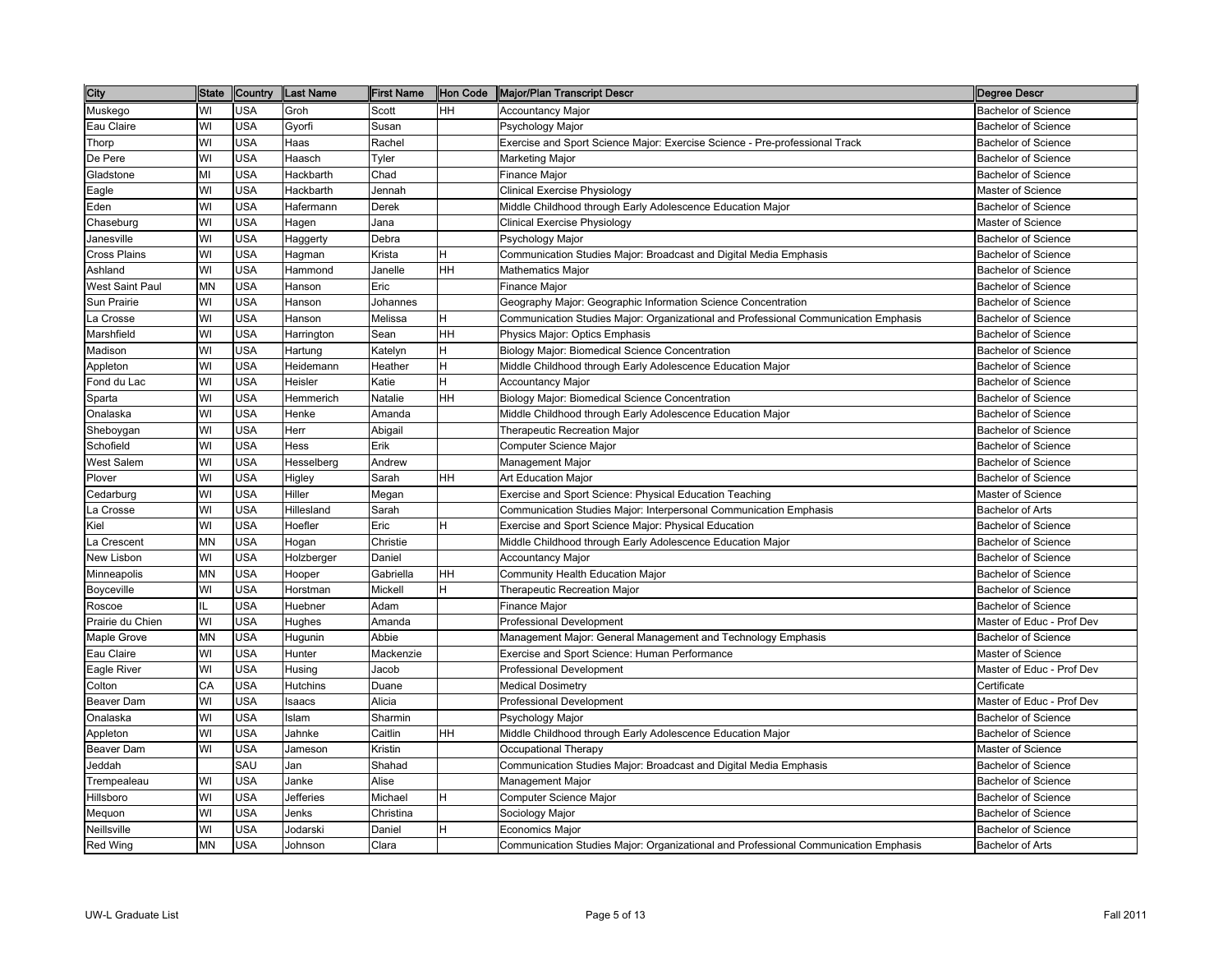| City        | <b>State</b> | Country    | <b>Last Name</b> | <b>First Name</b> | Hon Code  | Major/Plan Transcript Descr                                       | <b>Degree Descr</b>        |
|-------------|--------------|------------|------------------|-------------------|-----------|-------------------------------------------------------------------|----------------------------|
| Mauston     | WI           | <b>USA</b> | Johnson          | Elizabeth         | HH        | <b>Therapeutic Recreation Major</b>                               | <b>Bachelor of Science</b> |
| Burlington  | WI           | <b>USA</b> | Johnson          | Geoffrey          |           | Management Major                                                  | <b>Bachelor of Science</b> |
| Portage     | WI           | USA        | Johnson          | Kayla             |           | Occupational Therapy                                              | Master of Science          |
| Necedah     | WI           | <b>USA</b> | Jones            | Ashley            |           | Marketing Major                                                   | <b>Bachelor of Science</b> |
| Readfield   | WI           | USA        | Jorgensen        | Amanda            |           | Communication Studies Major: Interpersonal Communication Emphasis | <b>Bachelor of Science</b> |
| Middleton   | WI           | USA        | Jung             | Kenneth           |           | Management Major: General Management and Technology Emphasis      | <b>Bachelor of Science</b> |
| La Crosse   | WI           | <b>USA</b> | Kaczmarowski     | Erin              |           | Occupational Therapy                                              | Master of Science          |
| Kofu        | 19           | JPN        | Kakinuma         | Ena               |           | Finance Major                                                     | <b>Bachelor of Science</b> |
| Beaver Dam  | WI           | USA        | Kalinosky        | Kathryn           |           | Psychology Major                                                  | <b>Bachelor of Science</b> |
| New Prague  | <b>MN</b>    | USA        | Kaminsky         | Emily             | н         | Psychology Major                                                  | <b>Bachelor of Science</b> |
| Waukesha    | WI           | <b>USA</b> | Kammers          | Nicholas          |           | Political Science Major                                           | <b>Bachelor of Science</b> |
| Muskego     | WI           | <b>USA</b> | Kamperschroer    | Kyle              | H         | Computer Science Major                                            | <b>Bachelor of Science</b> |
| La Crosse   | WI           | <b>USA</b> | Kaul             | Hazen             |           | <b>Biology Major</b>                                              | <b>Bachelor of Science</b> |
| Rhinelander | WI           | <b>USA</b> | Kellen           | Sara              | <b>HH</b> | <b>Biochemistry Major</b>                                         | <b>Bachelor of Science</b> |
| New Lisbon  | WI           | USA        | Keltner          | Leslye            |           | Middle Childhood through Early Adolescence Education Major        | <b>Bachelor of Science</b> |
| Milwaukee   | WI           | <b>USA</b> | Kendall          | Amanda            |           | <b>Professional Development</b>                                   | Master of Educ - Prof Dev  |
| Genoa City  | WI           | <b>USA</b> | Kiefer           | Benjamin          |           | Marketing Major                                                   | <b>Bachelor of Science</b> |
| Waseca      | <b>MN</b>    | <b>USA</b> | Kiesler          | Katie             |           | English Major                                                     | <b>Bachelor of Science</b> |
| La Crosse   | WI           | <b>USA</b> | Kinne            | Melissa           |           | Biology Major                                                     | <b>Bachelor of Science</b> |
| Prentice    | WI           | <b>USA</b> | Kirchmeyer       | Kelly             |           | Exercise and Sport Science Major: Physical Education              | <b>Bachelor of Science</b> |
| Mc Farland  | WI           | <b>USA</b> | Kitto            | Cassandra         | H         | History Major: Regional Emphasis                                  | <b>Bachelor of Science</b> |
| Oshkosh     | WI           | <b>USA</b> | Kleinschmidt     | David             |           | Exercise and Sport Science Major: Sport Management                | <b>Bachelor of Science</b> |
| Westboro    | WI           | <b>USA</b> | Klemm            | Angeline          |           | Physics Major: Optics Emphasis                                    | <b>Bachelor of Science</b> |
| Coon Rapids | <b>MN</b>    | <b>USA</b> | Klinger          | Katherine         |           | Management Major                                                  | <b>Bachelor of Science</b> |
| Greenleaf   | WI           | <b>USA</b> | Klister          | Jessica           | lH.       | Mathematics Major: Education Emphasis                             | <b>Bachelor of Science</b> |
| Rhinelander | WI           | <b>USA</b> | Knox             | Renae             | <b>HH</b> | English Major: Literature Emphasis                                | <b>Bachelor of Arts</b>    |
| La Crosse   | WI           | <b>USA</b> | Knutson          | Ryan              |           | Psychology Major                                                  | <b>Bachelor of Science</b> |
| Lake Geneva | WI           | <b>USA</b> | Kolb             | Jena              | H         | Early Childhood through Middle Childhood Education Major          | <b>Bachelor of Science</b> |
| Pickett     | WI           | <b>USA</b> | Koplitz          | Connor            |           | Accountancy Major                                                 | <b>Bachelor of Science</b> |
| Onalaska    | WI           | USA        | Korish           | Rachel            | <b>HH</b> | Communication Studies Major: Interpersonal Communication Emphasis | <b>Bachelor of Science</b> |
| De Pere     | WI           | <b>USA</b> | Kornowske        | Ross              |           | <b>Public Administration Major</b>                                | <b>Bachelor of Science</b> |
| La Crosse   | WI           | <b>USA</b> | Kosher           | Christopher       |           | Finance Major                                                     | <b>Bachelor of Science</b> |
| Milton      | WI           | <b>USA</b> | Kosmopoulos      | Aleta             |           | Middle Childhood through Early Adolescence Education Major        | <b>Bachelor of Science</b> |
| Sherwood    | WI           | <b>USA</b> | Koszalinski      | Holly             | H.        | Archaeological Studies Major                                      | <b>Bachelor of Science</b> |
| Mondovi     | WI           | <b>USA</b> | Kramschuster     | Hattie            |           | Occupational Therapy                                              | Master of Science          |
| Green Isle  | <b>MN</b>    | <b>USA</b> | Kreger           | Annie             |           | <b>Art Education Major</b>                                        | <b>Bachelor of Science</b> |
| Cedarburg   | WI           | USA        | Krueger          | Bryan             | HH        | Middle Childhood through Early Adolescence Education Major        | <b>Bachelor of Science</b> |
| Fitchburg   | WI           | <b>USA</b> | Kucher           | Greta             |           | Psychology Major                                                  | <b>Bachelor of Science</b> |
| Oshkosh     | WI           | USA        | Kuehnl           | Meghan            | <b>HH</b> | <b>Accountancy Major</b>                                          | <b>Bachelor of Science</b> |
| Berlin      | WI           | <b>USA</b> | Kuklinski        | Rae               |           | Professional Development                                          | Master of Educ - Prof Dev  |
| Mequon      | WI           | <b>USA</b> | Kumbhani         | Rupal             |           | Psychology Major                                                  | <b>Bachelor of Science</b> |
| La Crosse   | WI           | <b>USA</b> | Kuschel          | Zachary           |           | Philosophy Major                                                  | Bachelor of Arts           |
| Rochester   | <b>NY</b>    | <b>USA</b> | Kusmaul          | Eric              |           | <b>Medical Dosimetry</b>                                          | Certificate                |
| Monroe      | WI           | <b>USA</b> | La Voie          | Zachary           |           | Management Major                                                  | <b>Bachelor of Science</b> |
| Rhinelander | WI           | <b>USA</b> | Laggis           | Amber             |           | <b>Professional Development</b>                                   | Master of Educ - Prof Dev  |
| Boyceville  | WI           | <b>USA</b> | Lander           | Sara              |           | Middle Childhood through Early Adolescence Education Major        | <b>Bachelor of Science</b> |
| Milwaukee   | WI           | <b>USA</b> | Lang             | Melissa           | H         | Exercise and Sport Science Major: Physical Education              | <b>Bachelor of Science</b> |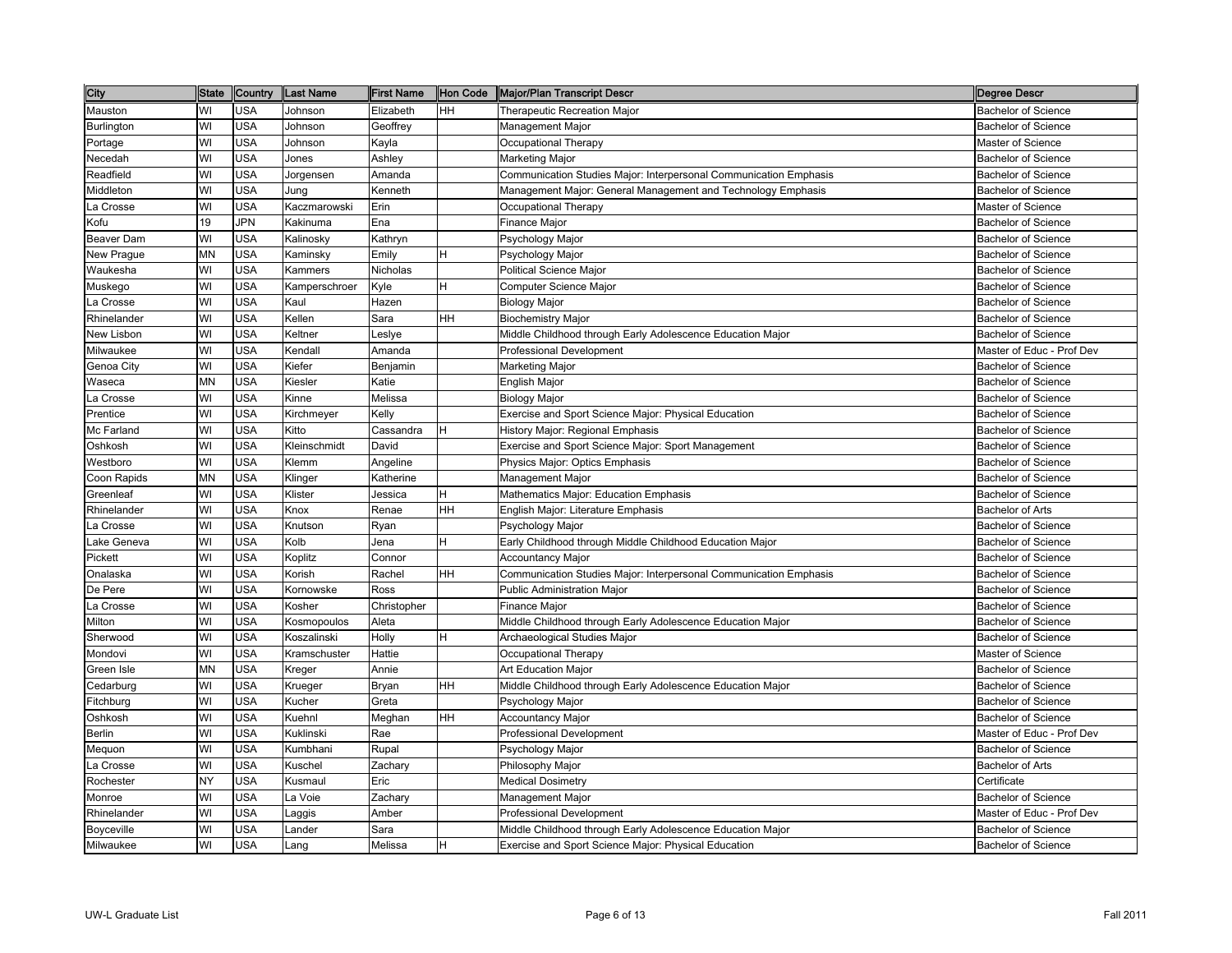| City                     | <b>State</b> | Country    | <b>Last Name</b> | <b>First Name</b> | Hon Code | Major/Plan Transcript Descr                                                 | <b>Degree Descr</b>            |
|--------------------------|--------------|------------|------------------|-------------------|----------|-----------------------------------------------------------------------------|--------------------------------|
| <b>Black River Falls</b> | WI           | <b>USA</b> | Larkin           | Hannah            |          | <b>History Major</b>                                                        | <b>Bachelor of Science</b>     |
| Byron                    | MN           | <b>USA</b> | arson.           | Amanda            |          | Geography Major: Environmental Science Concentration                        | <b>Bachelor of Science</b>     |
| Elkhorn                  | WI           | <b>USA</b> | auderdale        | Laura             |          | <b>English Major</b>                                                        | <b>Bachelor of Science</b>     |
| Highland                 | WI           | <b>USA</b> | aufenberg        | Benjamin          |          | Geography Major: Geographic Information Science Concentration               | <b>Bachelor of Science</b>     |
| Maple Grove              | MΝ           | <b>USA</b> | -e               | Duy               |          | Biology Major: Biomedical Science Concentration                             | <b>Bachelor of Science</b>     |
| Hanoi                    |              | VNM        | -e               | Khoi              |          | <b>Finance Major</b>                                                        | <b>Bachelor of Science</b>     |
| Lake Geneva              | WI           | <b>USA</b> | _eedle           | Ryan              |          | <b>Accountancy Major</b>                                                    | <b>Bachelor of Science</b>     |
| <b>Bismarck</b>          | ND           | <b>USA</b> | eer-             | Sarah             |          | <b>Medical Dosimetry</b>                                                    | Certificate                    |
| Saint Charles            |              | <b>USA</b> | eibham           | Jennifer          |          | Recreation Management Major                                                 | <b>Bachelor of Science</b>     |
| Eagle River              | WI           | <b>USA</b> | eis.             | Jennifer          |          | <b>Professional Development</b>                                             | Master of Educ - Prof Dev      |
| Apple Valley             | MN           | <b>USA</b> | _eland           | Cody              |          | Social Studies Major (Broad Field Option B)                                 | <b>Bachelor of Science</b>     |
| Malone                   | WI           | <b>USA</b> | emke.            | Jennifer          |          | Psychology Major                                                            | <b>Bachelor of Science</b>     |
| Edgar                    | WI           | <b>USA</b> | _epak            | Ryan              |          | Chemistry Major: ACS Certification                                          | <b>Bachelor of Science</b>     |
| La Crosse                | WI           | <b>USA</b> | _everington      | Joshua            |          | Software Engineering                                                        | Master of Software Engineering |
| De Forest                | WI           | <b>USA</b> | _ewis            | Amy               |          | <b>Marketing Major</b>                                                      | <b>Bachelor of Science</b>     |
| <b>Brookfield</b>        | WI           | <b>USA</b> | Lied             | Carolyn           |          | Occupational Therapy                                                        | Master of Science              |
| La Crosse                | WI           | <b>USA</b> | Lin              | Cheryl            |          | Master of Business Administration                                           | Master of Business Admin       |
| Viroqua                  | WI           | <b>USA</b> | Link             | Emily             |          | <b>Biology Major</b>                                                        | <b>Bachelor of Science</b>     |
| Onalaska                 | WI           | <b>USA</b> | Lisondra         | Lotis             |          | <b>Political Science Major</b>                                              | <b>Bachelor of Science</b>     |
| Colgate                  | WI           | <b>USA</b> | Lisowski         | Cassandra         |          | Early Childhood through Middle Childhood Education Major                    | <b>Bachelor of Science</b>     |
| Inver Grove Heights      | MN           | <b>USA</b> | _issarrague      | Andrew            |          | Sociology Major                                                             | <b>Bachelor of Arts</b>        |
| <b>Grand Marsh</b>       | WI           | <b>USA</b> | Little           | Tyler             |          | <b>Political Science Major</b>                                              | <b>Bachelor of Science</b>     |
| Beijing                  | 11           | <b>CHN</b> | Liu              | Xin               | н        | <b>Finance Major</b>                                                        | <b>Bachelor of Science</b>     |
| Vadnais Heights          | MN           | <b>USA</b> | _ockman          | Kent              | H        | Exercise and Sport Science Major: Exercise Science - Pre-professional Track | <b>Bachelor of Science</b>     |
| Sun Prairie              | WI           | <b>USA</b> | _ockwood         | Sarah             |          | Biology Major: Biomedical Science Concentration                             | <b>Bachelor of Science</b>     |
| Hugo                     | <b>MN</b>    | <b>USA</b> | _oing            | Kyle              |          | Master of Business Administration                                           | Master of Business Admin       |
| Arena                    | WI           | <b>USA</b> | _ucas-Komarek    | Jeena             |          | Clinical Exercise Physiology                                                | Master of Science              |
| Winona                   | MN           | <b>USA</b> | _ueck            | Justine           |          | Clinical Exercise Physiology                                                | <b>Master of Science</b>       |
| New Berlin               | WI           | <b>USA</b> | _uettgen         | Mary              |          | <b>Clinical Exercise Physiology</b>                                         | Master of Science              |
| <b>West Allis</b>        | WI           | <b>USA</b> | Lukas            | Anthony           |          | <b>Biology Major</b>                                                        | <b>Bachelor of Science</b>     |
| Oregon                   | WI           | <b>USA</b> | -ynch            | Morgan            |          | Sociology Major                                                             | <b>Bachelor of Arts</b>        |
| Goodview                 | MN           | <b>USA</b> | Mackey           | Emily             |          | Sociology Major                                                             | <b>Bachelor of Science</b>     |
| Medina                   | MN           | <b>USA</b> | Madden           | Kasey             |          | History Major: Regional Emphasis                                            | <b>Bachelor of Science</b>     |
| Dalton                   | WI           | <b>USA</b> | Madel            | Kaila             |          | <b>Finance Major</b>                                                        | <b>Bachelor of Science</b>     |
| De Forest                | WI           | <b>USA</b> | Maiers           | Jamie             |          | Marketing Major                                                             | <b>Bachelor of Science</b>     |
| Maple Grove              | MΝ           | <b>USA</b> | Manelli          | Christina         |          | Community Health Education Major                                            | <b>Bachelor of Science</b>     |
| Cashton                  | WI           | <b>USA</b> | Mangan           | Rochelle          |          | Management Major                                                            | <b>Bachelor of Science</b>     |
| Arcadia                  | WI           | <b>USA</b> | Manley           | Jordan            | н        | English Major: Literature Emphasis                                          | <b>Bachelor of Arts</b>        |
| La Crosse                | WI           | <b>USA</b> | Marco            | Ruth Anne         |          | Spanish Major                                                               | <b>Bachelor of Arts</b>        |
| De Pere                  | WI           | <b>USA</b> | Marino           | Monica            |          | <b>Management Major</b>                                                     | <b>Bachelor of Science</b>     |
| South Saint Paul         | MN           | <b>USA</b> | Mascaro          | Amy               |          | <b>Therapeutic Recreation Major</b>                                         | <b>Bachelor of Science</b>     |
| <b>Eden Prairie</b>      | MN           | <b>USA</b> | Masche           | <b>Bradley</b>    |          | Social Studies Major (Broad Field Option B)                                 | <b>Bachelor of Science</b>     |
| Neenah                   | WI           | <b>USA</b> | Masiak           | Krista            |          | Clinical Exercise Physiology                                                | Master of Science              |
| Sussex                   | WI           | <b>USA</b> | Maurer           | Alyssa            |          | Occupational Therapy                                                        | Master of Science              |
| <b>Union Grove</b>       | WI           | <b>USA</b> | Maurer           | Jonathan          |          | Exercise and Sport Science: Human Performance                               | Master of Science              |
| Eau Claire               | WI           | <b>USA</b> | Mayer            | Jessica           |          | Occupational Therapy                                                        | <b>Master of Science</b>       |
| La Crosse                | WI           | <b>USA</b> | McCann           | Micah Marie       |          | Art Major                                                                   | Bachelor of Science            |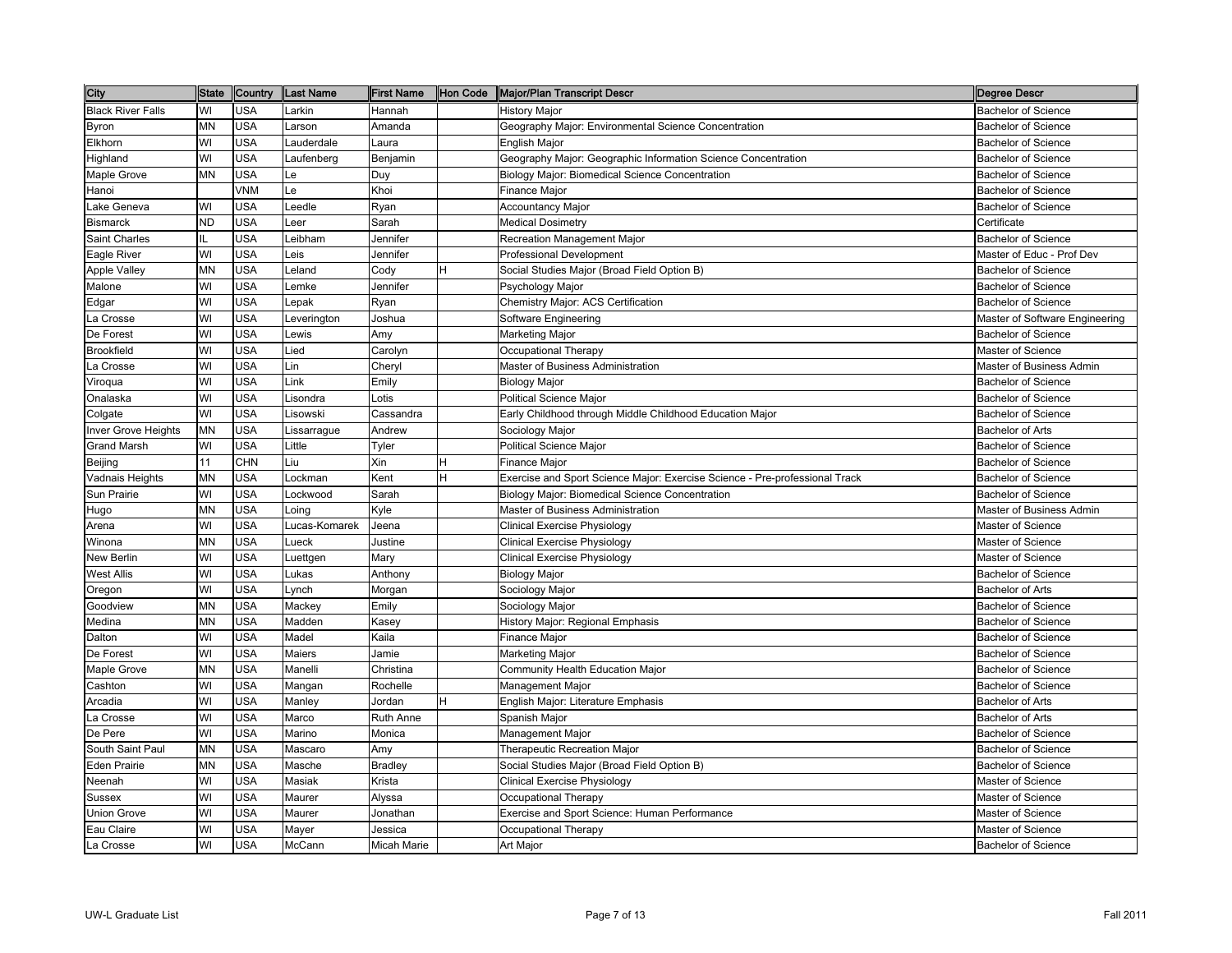| <b>City</b>              | <b>State</b> | Country    | <b>Last Name</b> | <b>First Name</b> | Hon Code | Major/Plan Transcript Descr                          | <b>Degree Descr</b>        |
|--------------------------|--------------|------------|------------------|-------------------|----------|------------------------------------------------------|----------------------------|
| <b>Brooklyn Park</b>     | MΝ           | <b>USA</b> | McCarthy         | Caitlin           |          | Clinical Exercise Physiology                         | <b>Master of Science</b>   |
| Bloomington              | ΜN           | <b>USA</b> | McCrary          | Kellen            | н        | Exercise and Sport Science Major: Fitness            | <b>Bachelor of Science</b> |
| Brooklyn Park            | ΜN           | <b>USA</b> | McElligott       | Allyson           | HH       | Psychology Major                                     | <b>Bachelor of Science</b> |
| Neenah                   | WI           | <b>USA</b> | McHugh           | Casey             | HH       | English Major                                        | <b>Bachelor of Science</b> |
| Waukesha                 | WI           | <b>USA</b> | McHugh           | Rebecca           | H        | English Major: Literature Emphasis                   | <b>Bachelor of Arts</b>    |
| Mequon                   | WI           | <b>USA</b> | McKeown          | Amanda            |          | Marketing Major                                      | <b>Bachelor of Science</b> |
| Cedar Grove              | WI           | <b>USA</b> | Meinen           | Molly             | HH       | <b>Biochemistry Major</b>                            | <b>Bachelor of Science</b> |
| La Crosse                | WI           | <b>USA</b> | Meinking         | Melissa           | HH       | Biology Major: Biomedical Science Concentration      | <b>Bachelor of Science</b> |
| Madison                  | WI           | <b>USA</b> | Melius           | Alex              |          | Marketing Major                                      | <b>Bachelor of Science</b> |
| <b>Black River Falls</b> | WI           | <b>USA</b> | Mendez           | Ryan              | н        | Social Studies Major (Broad Field Option B)          | <b>Bachelor of Science</b> |
| Elkhorn                  | WI           | <b>USA</b> | Meyer            | Joseph            |          | Professional Development                             | Master of Educ - Prof Dev  |
| Fond du Lac              | WI           | <b>USA</b> | Meyer            | Ryan              |          | Social Studies Major (Broad Field Option B)          | <b>Bachelor of Science</b> |
| Coon Valley              | WI           | <b>USA</b> | Mikshowsky       | Kassi             |          | Occupational Therapy                                 | Master of Science          |
| Waunakee                 | WI           | <b>USA</b> | <b>Miles</b>     | Brandon           |          | Economics Major                                      | <b>Bachelor of Science</b> |
| Kohler                   | WI           | <b>USA</b> | Miller           | Kristin           |          | Clinical Exercise Physiology                         | Master of Science          |
| _akeville                | <b>MN</b>    | <b>USA</b> | Miller           | Whitney           | н        | History Major                                        | <b>Bachelor of Science</b> |
| <b>Black River Falls</b> | WI           | <b>USA</b> | Millis           | Jacob             | Η        | <b>Accountancy Major</b>                             | <b>Bachelor of Science</b> |
| Eagan                    | MN           | <b>USA</b> | Montelibano      | Marisa            |          | Spanish Major                                        | <b>Bachelor of Arts</b>    |
| Randolph                 | MN           | <b>USA</b> | Moorhouse        | Kelsey            |          | Marketing Major                                      | <b>Bachelor of Science</b> |
| Brantwood                | WI           | <b>USA</b> | Moran            | Claire            |          | Psychology Major                                     | <b>Bachelor of Science</b> |
| Suamico                  | WI           | <b>USA</b> | Morley           | Katherine         | HН       | Public Administration Major                          | <b>Bachelor of Science</b> |
| Prescott                 | WI           | <b>USA</b> | Morris           | McKenzie          | H        | Accountancy Major                                    | <b>Bachelor of Science</b> |
| Viroqua                  | WI           | <b>USA</b> | Morrison         | Cody              | HH       | English Major                                        | <b>Bachelor of Science</b> |
| Plymouth                 | MN           | <b>USA</b> | Morrow           | Matthew           |          | <b>International Business Major</b>                  | <b>Bachelor of Science</b> |
| Madison                  | WI           | <b>USA</b> | Moskwa           | Joseph            |          | <b>History Major</b>                                 | <b>Bachelor of Arts</b>    |
| Eau Claire               | WI           | <b>USA</b> | Moua             | Chao              |          | Biology Major: Biomedical Science Concentration      | <b>Bachelor of Science</b> |
| Weston                   | WI           | <b>USA</b> | Moua             | Christopher       |          | Psychology Major                                     | Bachelor of Science        |
| Sullivan                 | WI           | <b>USA</b> | Mrozinski        | Amy               |          | <b>Professional Development</b>                      | Master of Educ - Prof Dev  |
| Merrill                  | WI           | <b>USA</b> | Mueller          | Alex              | HH       | Accountancy Major                                    | <b>Bachelor of Science</b> |
| Brainerd                 | MN           | <b>USA</b> | Myers            | Trystan           |          | <b>Biology Major</b>                                 | <b>Bachelor of Science</b> |
| Veenah                   | WI           | <b>USA</b> | Neabling         | Michelle          | HH       | Biology Major: Biomedical Science Concentration      | <b>Bachelor of Science</b> |
| Holmen                   | WI           | <b>USA</b> | Needham          | Erin              |          | Health Education: School Health Education            | Master of Science          |
| <b>Apple Valley</b>      | MN           | <b>USA</b> | Nelson           | Caroline          | H        | <b>Accountancy Major</b>                             | <b>Bachelor of Science</b> |
| <b>Brodhead</b>          | WI           | <b>USA</b> | Nettesheim       | Neal              |          | Biology                                              | Master of Science          |
| Sparta                   | WI           | <b>USA</b> | Neumann          | Kari              |          | Therapeutic Recreation Major                         | <b>Bachelor of Science</b> |
| Santa Clarita            | CA           | <b>USA</b> | Nguyen           | Lan               |          | <b>Medical Dosimetry</b>                             | Certificate                |
| <b>Pleasant Prairie</b>  | WI           | <b>USA</b> | Niccolai         | Kelli             | Η        | Psychology Major                                     | <b>Bachelor of Science</b> |
| Greendale                | WI           | <b>USA</b> | Nicoud           | Megan             | н        | English Major: Rhetoric and Writing Emphasis         | <b>Bachelor of Arts</b>    |
| Stoddard                 | WI           | <b>USA</b> | Nigl             | Alexander         | HH       | English Major                                        | <b>Bachelor of Science</b> |
| Woodville                | OH           | <b>USA</b> | Noe              | Danielle          |          | Occupational Therapy                                 | Master of Science          |
| La Crosse                | WI           | <b>USA</b> | North            | Tamara            |          | Occupational Therapy                                 | Master of Science          |
| Deerfield                | WI           | <b>USA</b> | O'Connell        | Erin              |          | <b>Professional Development</b>                      | Master of Educ - Prof Dev  |
| Rochester                | MN           | <b>USA</b> | O'Connell        | Matthew           | HH       | Geography Major: Environmental Science Concentration | <b>Bachelor of Science</b> |
| Winona                   | MN           | <b>USA</b> | O'Keefe          | Audrey            |          | Art Major                                            | <b>Bachelor of Science</b> |
| Camp Douglas             | WI           | <b>USA</b> | Oleson           | Benjamin          |          | Physics Major: Biomedical Concentration              | <b>Bachelor of Science</b> |
| La Crosse                | WI           | <b>USA</b> | Olsen            | Neil              |          | Computer Science Major                               | <b>Bachelor of Science</b> |
| Rhinelander              | WI           | <b>USA</b> | Olson            | Amanda            |          | <b>Professional Development</b>                      | Master of Educ - Prof Dev  |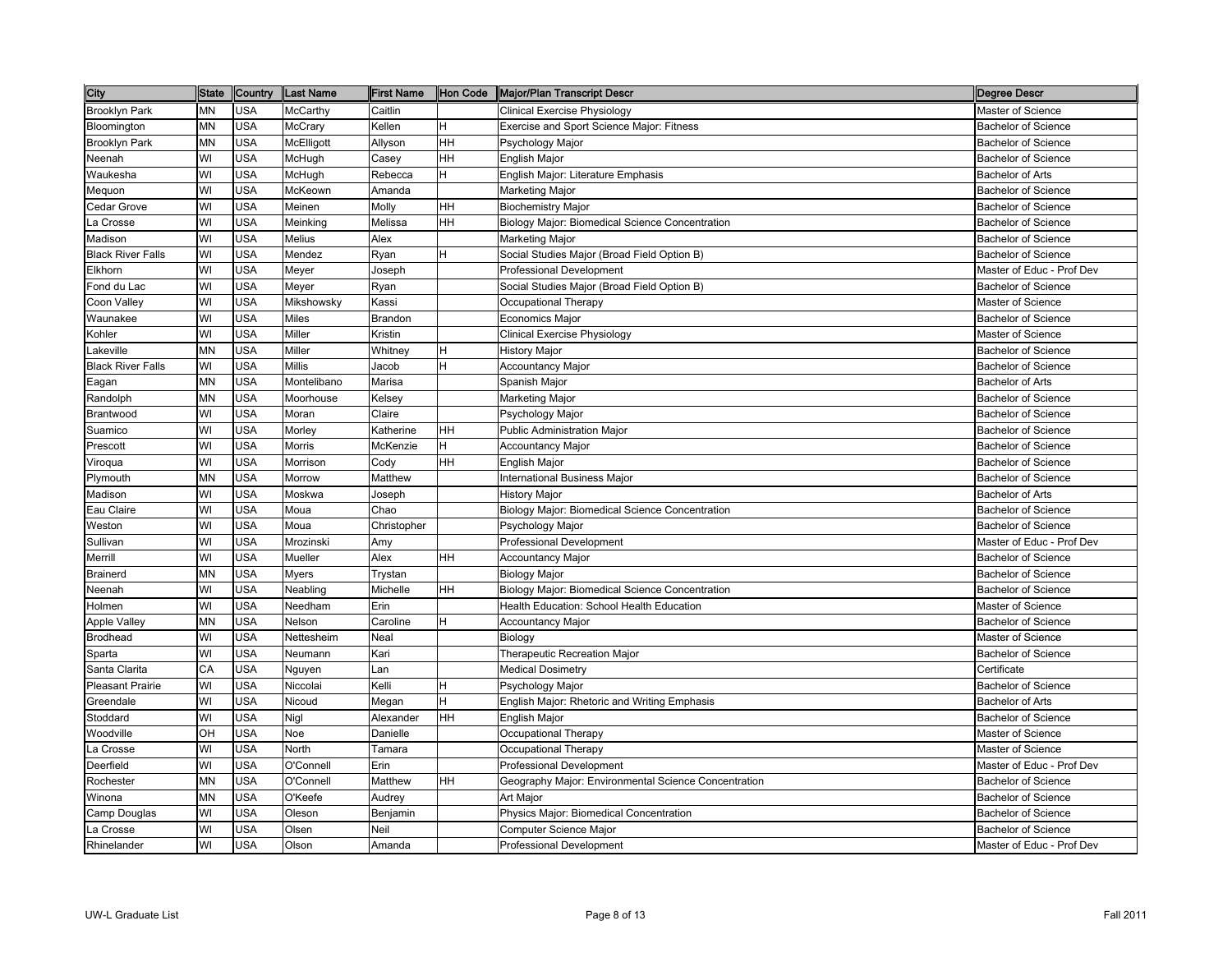| City                 | State | Country    | <b>Last Name</b> | <b>First Name</b> | Hon Code  | Major/Plan Transcript Descr                                       | <b>Degree Descr</b>        |
|----------------------|-------|------------|------------------|-------------------|-----------|-------------------------------------------------------------------|----------------------------|
| Appleton             | WI    | <b>USA</b> | Olson            | Mary              |           | Accountancy Major                                                 | <b>Bachelor of Science</b> |
| Chaska               | MN    | <b>USA</b> | O'Mara           | Molly             | H         | Marketing Major                                                   | <b>Bachelor of Science</b> |
| Appleton             | WI    | <b>USA</b> | Osgood           | Laura             | H         | <b>Accountancy Major</b>                                          | <b>Bachelor of Science</b> |
| Marengo              | WI    | <b>USA</b> | Ovaska           | Ashley            |           | Occupational Therapy                                              | Master of Science          |
| Watertown            | WI    | <b>USA</b> | Pape             | Robert            | H         | Computer Science Major                                            | <b>Bachelor of Science</b> |
| Wisconsin Rapids     | WI    | <b>USA</b> | Pearse           | Emily             |           | <b>Professional Development</b>                                   | Master of Educ - Prof Dev  |
| √erona               | WI    | <b>USA</b> | Pederson         | Erik              |           | Geography Major                                                   | <b>Bachelor of Science</b> |
| Hudson               | WI    | <b>USA</b> | Pederson         | Hannah            | н         | Middle Childhood through Early Adolescence Education Major        | <b>Bachelor of Science</b> |
| Hales Corners        | WI    | <b>USA</b> | Pemberton        | Michele           |           | <b>Professional Development</b>                                   | Master of Educ - Prof Dev  |
| Springbrook          | WI    | <b>USA</b> | Peters           | Ethan             |           | Physics Major: Biomedical Concentration                           | <b>Bachelor of Science</b> |
| Green Lake           | WI    | <b>USA</b> | Peterson         | Kristine          | HН        | Accountancy Major                                                 | <b>Bachelor of Science</b> |
| Oshkosh              | WI    | <b>USA</b> | Petr             | Michael           |           | Geography Major: Geographic Information Science Concentration     | <b>Bachelor of Science</b> |
| Hudson               | WI    | <b>USA</b> | Pfeffer          | Amanda            | HН        | Sociology Major                                                   | <b>Bachelor of Arts</b>    |
| Hai Phong            |       | <b>VNM</b> | Pham             | Linh              | HH        | Economics Major                                                   | <b>Bachelor of Science</b> |
| Albert Lea           | MΝ    | <b>USA</b> | Pirsig           | Ross              |           | Spanish Major                                                     | <b>Bachelor of Arts</b>    |
| Eagle River          | WI    | <b>USA</b> | Plank            | Laura             |           | <b>Professional Development</b>                                   | Master of Educ - Prof Dev  |
| Boscobel             | WI    | <b>USA</b> | Plotz            | Heather           |           | <b>Mathematics Major: Education Emphasis</b>                      | <b>Bachelor of Science</b> |
| Baldwin              | WI    | <b>USA</b> | Precht           | Megan             | HH        | Community Health Education Major                                  | <b>Bachelor of Science</b> |
| Park Falls           | WI    | <b>USA</b> | Prescott         | Luke              |           | Communication Studies Major: Broadcast and Digital Media Emphasis | <b>Bachelor of Science</b> |
| Zumbro Falls         | MN    | <b>USA</b> | Priggen          | Patrick           |           | Sociology Major                                                   | <b>Bachelor of Science</b> |
| Tomah                | WI    | <b>USA</b> | Prise            | Molly             | H         | General Science (Broadfield) Major                                | <b>Bachelor of Science</b> |
| Spencer              | WI    | <b>USA</b> | Purdy            | Abby              |           | Biology                                                           | <b>Master of Science</b>   |
| Holmen               | WI    | <b>USA</b> | Purnell          | Keith             |           | <b>Accountancy Major</b>                                          | <b>Bachelor of Science</b> |
| Bloomington          | MN    | <b>USA</b> | Quiring          | Steven            | HH        | Psychology Major                                                  | <b>Bachelor of Science</b> |
| Onalaska             | WI    | <b>USA</b> | Rademacher       | <b>Bret</b>       |           | Economics Major                                                   | <b>Bachelor of Science</b> |
| Neosho               | WI    | <b>USA</b> | Radtke           | Lauren            | н         | Middle Childhood through Early Adolescence Education Major        | <b>Bachelor of Science</b> |
| Cedarburg            | WI    | <b>USA</b> | Rank             | Alison            | <b>HH</b> | Early Childhood through Middle Childhood Education Major          | <b>Bachelor of Science</b> |
| Walworth             | WI    | <b>USA</b> | Ransom           | ∟ori              |           | <b>Professional Development</b>                                   | Master of Educ - Prof Dev  |
| Tomah                | WI    | <b>USA</b> | Rausch           | Carl              |           | Finance Major                                                     | <b>Bachelor of Science</b> |
| Janesville           | WI    | <b>USA</b> | Rebout           | Megan             |           | Recreation Management Major                                       | <b>Bachelor of Science</b> |
| Sun Prairie          | WI    | <b>USA</b> | Redalen          | Amanda            | н         | Middle Childhood through Early Adolescence Education Major        | <b>Bachelor of Science</b> |
| Platteville          | WI    | <b>USA</b> | Reddy            | Kamla             |           | Management Major                                                  | <b>Bachelor of Science</b> |
| Sparta               | WI    | <b>USA</b> | Reed             | Melanie           |           | Geography Major                                                   | <b>Bachelor of Science</b> |
| Rothschild           | WI    | <b>USA</b> | Reimann          | Katlyn            |           | Biology Major                                                     | <b>Bachelor of Science</b> |
| Stetsonville         | WI    | <b>USA</b> | Reinhart         | Brittany          | H         | Middle Childhood through Early Adolescence Education Major        | <b>Bachelor of Science</b> |
| De Pere              | WI    | <b>USA</b> | Rettler          | Alyssa            | H         | Spanish Major                                                     | <b>Bachelor of Science</b> |
| Monticello           | WI    | <b>USA</b> | Reuter           | Rhett             | H         | <b>Accountancy Major</b>                                          | <b>Bachelor of Science</b> |
| Madison              | WI    | <b>USA</b> | <b>Richters</b>  | Karl              |           | Biology                                                           | <b>Master of Science</b>   |
| Stillwater           | MN    | <b>USA</b> | Ries             | Patricia          |           | Biology Major: Environmental Science Concentration                | <b>Bachelor of Science</b> |
| La Crosse            | WI    | <b>USA</b> | Roach            | Anthony           |           | Management Major                                                  | <b>Bachelor of Science</b> |
| Burlington           | WI    | <b>USA</b> | Robers           | Abigail           | H         | Geography Major: Environmental Science Concentration              | <b>Bachelor of Science</b> |
| Racine               | WI    | <b>USA</b> | Roberts          | Anthony           |           | Therapeutic Recreation Major                                      | <b>Bachelor of Science</b> |
| <b>Mineral Point</b> | WI    | <b>USA</b> | Roberts          | Jacob             |           | General Science (Broadfield) Major                                | <b>Bachelor of Science</b> |
| <b>River Falls</b>   | WI    | <b>USA</b> | Robey            | Jessica           |           | <b>International Business Major</b>                               | <b>Bachelor of Science</b> |
| ndependence          | WI    | <b>USA</b> | Robie            | Olivia            | н         | English Major: Rhetoric and Writing Emphasis                      | <b>Bachelor of Arts</b>    |
| Vesper               | WI    | <b>USA</b> | Robus            | <b>Brittnee</b>   | Η         | Early Childhood through Middle Childhood Education Major          | <b>Bachelor of Science</b> |
| Manitowoc            | WI    | <b>USA</b> | Rodey            | Christopher       |           | <b>Biochemistry Major</b>                                         | <b>Bachelor of Science</b> |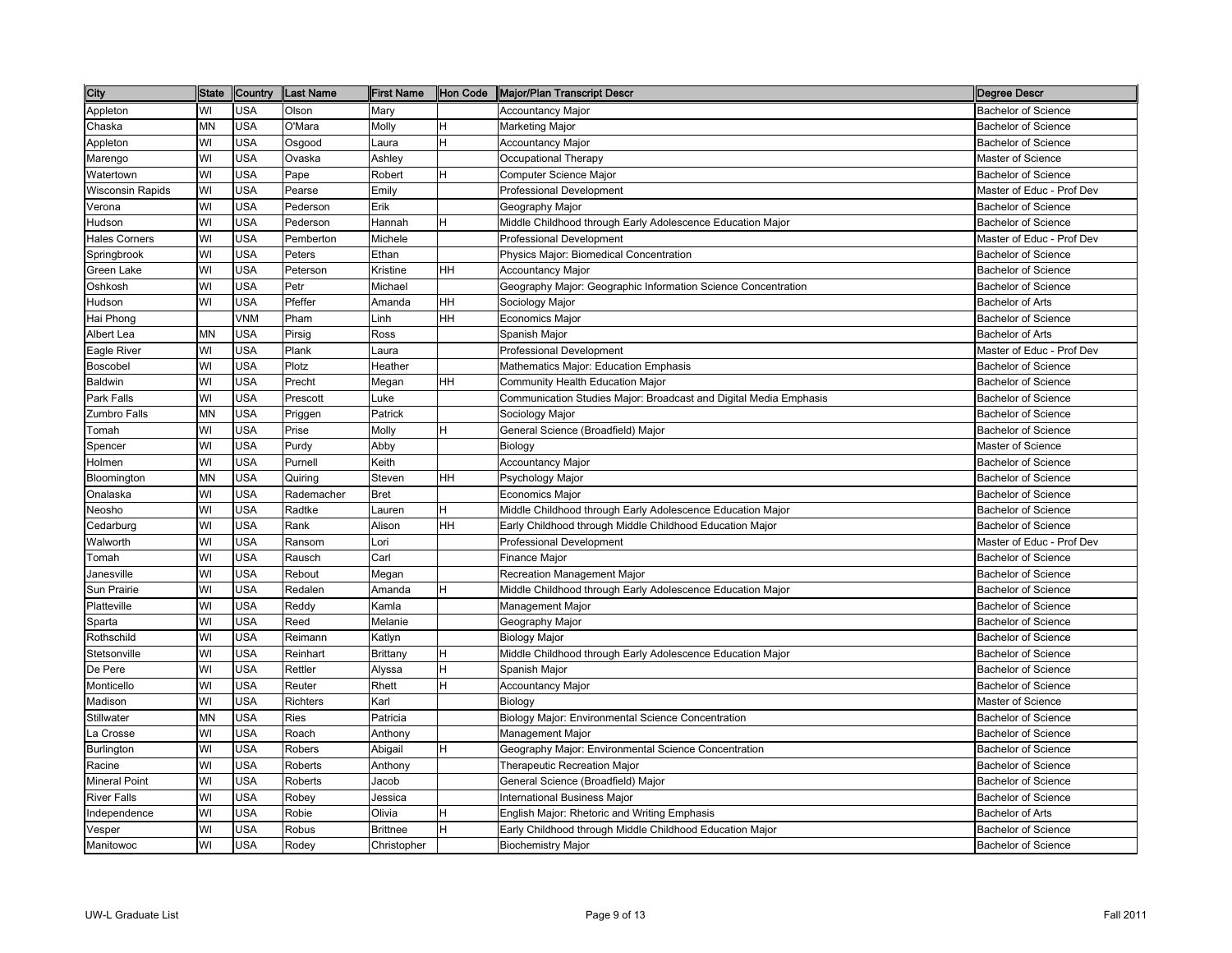| City                   | <b>State</b> | Country    | Last Name      | First Name     | Hon Code  | Major/Plan Transcript Descr                                                         | Degree Descr               |
|------------------------|--------------|------------|----------------|----------------|-----------|-------------------------------------------------------------------------------------|----------------------------|
| Madison                | WI           | USA        | Roe            | .ynsey         |           | Professional Development                                                            | Master of Educ - Prof Dev  |
| West Union             | ΙA           | USA        | Rogers         | Ethan          | HH        | Sociology Major                                                                     | <b>Bachelor of Science</b> |
| <b>Richland Center</b> | WI           | <b>USA</b> | Roghair        | Christopher    | <b>HH</b> | Psychology Major                                                                    | <b>Bachelor of Science</b> |
| Armonk                 | NY           | <b>USA</b> | Rosenfeld      | Scott          |           | Exercise and Sport Science: Physical Education Teaching                             | Master of Science          |
| Menomonee Falls        | WI           | <b>USA</b> | Rossman        | Jeffrey        |           | <b>Accountancy Major</b>                                                            | Bachelor of Science        |
| Sheldon                | WI           | <b>USA</b> | Rowekamp       | Tyler          |           | <b>Accountancy Major</b>                                                            | <b>Bachelor of Science</b> |
| La Crosse              | WI           | <b>USA</b> | Rozek          | John           |           | Management Major                                                                    | <b>Bachelor of Science</b> |
| Sussex                 | WI           | <b>USA</b> | Ruckstadter    | Angela         |           | <b>Professional Development</b>                                                     | Master of Educ - Prof Dev  |
| Eagan                  | MN           | <b>USA</b> | Rud            | Brittany       | HH        | Biology Major                                                                       | <b>Bachelor of Science</b> |
| Elkhorn                | WI           | <b>USA</b> | Rudar          | Stefanie       |           | Early Childhood through Middle Childhood Education Major                            | <b>Bachelor of Science</b> |
| Sauk City              | WI           | USA        | Rudig          | Michelle       | HH        | Middle Childhood through Early Adolescence Education Major                          | <b>Bachelor of Science</b> |
| Onalaska               | WI           | <b>USA</b> | Ruprecht       | Jean           |           | Professional Development                                                            | Master of Educ - Prof Dev  |
| Medford                | WI           | <b>USA</b> | Sackmann       | Mary           | HH        | General Science (Broadfield) Major                                                  | <b>Bachelor of Science</b> |
| Plover                 | WI           | <b>USA</b> | Sadlemyer      | Sara           |           | Finance Major                                                                       | <b>Bachelor of Science</b> |
| Shizuoka               |              | <b>JPN</b> | Saito          | Masataka       |           | Computer Science Major                                                              | <b>Bachelor of Science</b> |
| Monona                 | WI           | <b>USA</b> | Salm           | <b>Britne</b>  |           | Occupational Therapy                                                                | Master of Science          |
| Tomah                  | WI           | <b>USA</b> | Sanjari        | Whitney        | HH        | Community Health Education Major                                                    | <b>Bachelor of Science</b> |
| Park Falls             | WI           | <b>USA</b> | Scanlon        | <b>Brianne</b> |           | <b>Biology Major</b>                                                                | <b>Bachelor of Science</b> |
| Spencer                | WI           | USA        | Schauer        | Joshua         |           | <b>Accountancy Major</b>                                                            | <b>Bachelor of Science</b> |
| Corcoran               | MN           | USA        | Schlegel       | Rachel         | H         | Marketing Major                                                                     | <b>Bachelor of Science</b> |
| Cedarburg              | WI           | USA        | Schleicher     | Kevin          |           | <b>International Business Major</b>                                                 | <b>Bachelor of Science</b> |
| Holmen                 | WI           | <b>USA</b> | Schmidt        | Carrie         |           | Communication Studies Major: Organizational and Professional Communication Emphasis | <b>Bachelor of Science</b> |
| Wild Rose              | WI           | <b>USA</b> | Schmidt        | Holly          |           | Biology Major: Biomedical Science Concentration                                     | <b>Bachelor of Science</b> |
| Watertown              | WI           | <b>USA</b> | Schoenike      | Jill           | ΙH.       | <b>International Business Major</b>                                                 | <b>Bachelor of Science</b> |
| _ancaster              | WI           | <b>USA</b> | Schroeder      | Katie          | lн        | Community Health Education Major                                                    | <b>Bachelor of Science</b> |
| <b>Brookfield</b>      | WI           | <b>USA</b> | Schultz        | Abigail        | H         | Spanish Major                                                                       | <b>Bachelor of Science</b> |
| Wells                  | MN           | <b>USA</b> | Schuster       | Lauren         | H         | Communication Studies Major: Organizational and Professional Communication Emphasis | Bachelor of Science        |
| Menomonee Falls        | WI           | <b>USA</b> | Schwichtenberg | Andrew         |           | <b>International Business Major</b>                                                 | <b>Bachelor of Science</b> |
| Saint Cloud            | WI           | <b>USA</b> | Schwind        | Lucas          |           | Exercise and Sport Science Major: Physical Education                                | <b>Bachelor of Science</b> |
| Alma                   | WI           | <b>USA</b> | Secrist        | Zebulin        |           | Biology Major: Environmental Science Concentration                                  | <b>Bachelor of Science</b> |
| Holmen                 | WI           | USA        | Serano         | Deon           |           | Public Administration Major                                                         | <b>Bachelor of Science</b> |
| Marine on Saint Croix  | MN           | <b>USA</b> | Shields        | Nathaniel      | H         | Psychology Major                                                                    | <b>Bachelor of Science</b> |
| Mankato                | MN           | <b>USA</b> | Shouts         | Jared          |           | Biology Major: Biomedical Science Concentration                                     | <b>Bachelor of Science</b> |
| Tomah                  | WI           | <b>USA</b> | Siler          | Vicki          |           | <b>Professional Development</b>                                                     | Master of Educ - Prof Dev  |
| Tomah                  | WI           | <b>USA</b> | Siler          | William        |           | <b>Professional Development</b>                                                     | Master of Educ - Prof Dev  |
| Eden                   | WI           | <b>USA</b> | Simpson        | Anthony        |           | Middle Childhood through Early Adolescence Education Major                          | <b>Bachelor of Science</b> |
| Jefferson              | WI           | <b>USA</b> | Sireno         | Mary           |           | <b>Therapeutic Recreation Major</b>                                                 | <b>Bachelor of Science</b> |
| La Crosse              | WI           | USA        | Skadson        | Eric           |           | Psychology Major                                                                    | <b>Bachelor of Science</b> |
| Hortonville            | WI           | <b>USA</b> | Skaletski      | Kelley         | H         | <b>Accountancy Major</b>                                                            | <b>Bachelor of Science</b> |
| De Forest              | WI           | USA        | Skora          | Amy            | H         | Community Health Education Major                                                    | <b>Bachelor of Science</b> |
| Wisconsin Rapids       | WI           | <b>USA</b> | Slovensky      | Ross           | H         | Management Major: General Management and Technology Emphasis                        | <b>Bachelor of Science</b> |
| Fond du Lac            | WI           | <b>USA</b> | Smith          | Rebekah        | HH        | Psychology Major                                                                    | <b>Bachelor of Science</b> |
| Grafton                | WI           | <b>USA</b> | Sniadach       | Ryan           |           | Biology Major: Aquatic Science Concentration                                        | <b>Bachelor of Science</b> |
| Madison                | WI           | <b>USA</b> | Solberg        | Amanda         |           | <b>Professional Development</b>                                                     | Master of Educ - Prof Dev  |
| Viroqua                | WI           | <b>USA</b> | Soltau         | Kari           |           | Biology Major: Environmental Science Concentration                                  | <b>Bachelor of Science</b> |
| Lewiston               | MN           | <b>USA</b> | Sommers        | Janell         |           | Psychology Major                                                                    | <b>Bachelor of Science</b> |
| <b>Burnsville</b>      | MN           | <b>USA</b> | Speaker        | Corey          |           | Clinical Exercise Physiology                                                        | Master of Science          |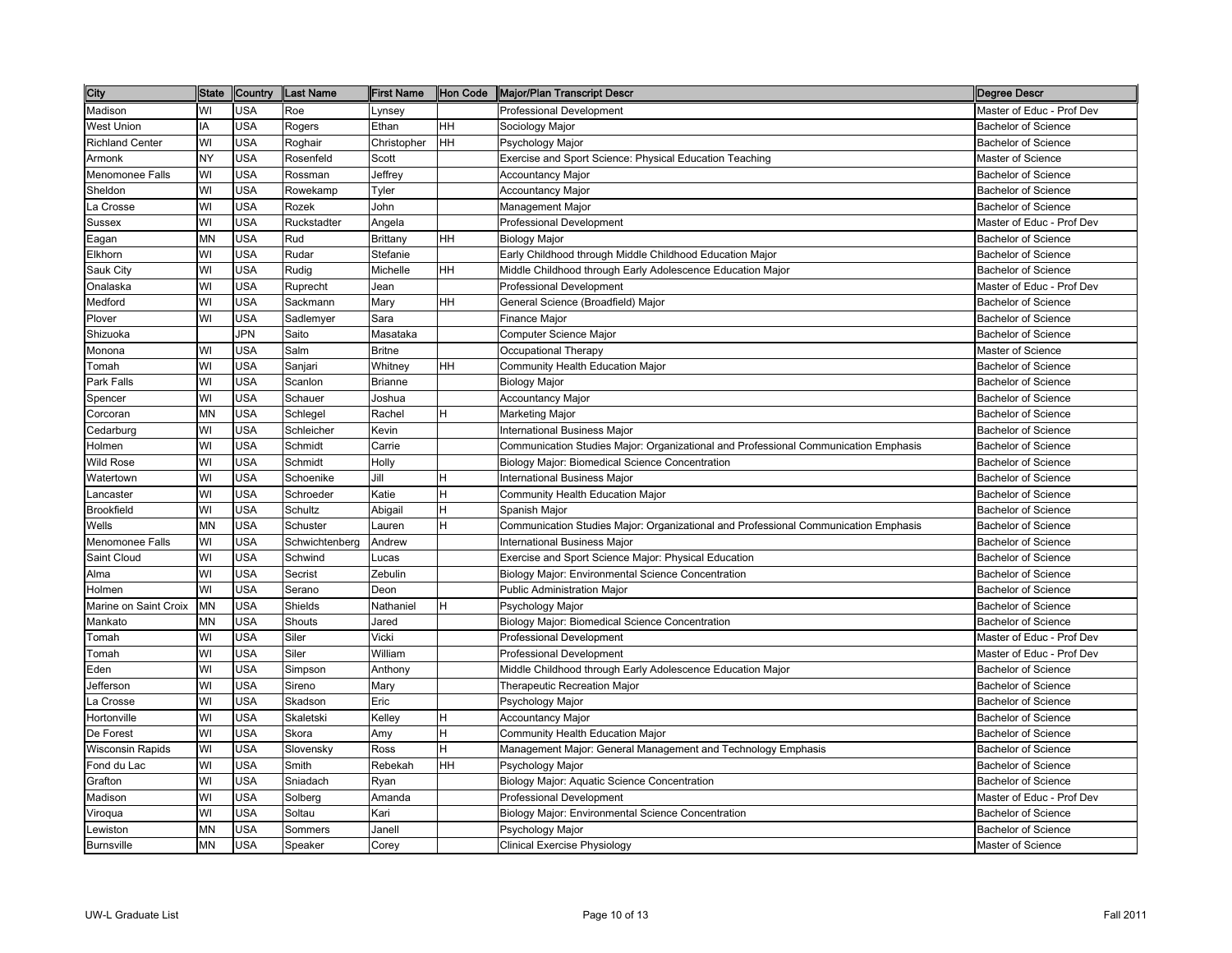| <b>City</b>              | <b>State</b> | Country    | Last Name       | <b>First Name</b> | Hon Code  | Major/Plan Transcript Descr                             | <b>Degree Descr</b>             |
|--------------------------|--------------|------------|-----------------|-------------------|-----------|---------------------------------------------------------|---------------------------------|
| Plymouth                 | <b>MN</b>    | USA        | Spurling        | Ryan              |           | Recreation Management Major                             | <b>Bachelor of Science</b>      |
| Winston                  | <b>OR</b>    | <b>USA</b> | Stallard        | Scott             |           | Medical Dosimetry                                       | Certificate                     |
| Sparta                   | WI           | <b>USA</b> | <b>Stanek</b>   | Michelle          |           | Psychology Major                                        | <b>Bachelor of Science</b>      |
| South Milwaukee          | WI           | <b>USA</b> | Stanke          | Amanda            |           | Community Health Education Major                        | <b>Bachelor of Science</b>      |
| Maplewood                | <b>MN</b>    | <b>USA</b> | <b>Stearns</b>  | Bethany           |           | Occupational Therapy                                    | Master of Science               |
| Burlington               | WI           | <b>USA</b> | Steffen         | Kyle              |           | Exercise and Sport Science Major: Sport Management      | <b>Bachelor of Science</b>      |
| <b>Prospect Heights</b>  | IL           | <b>USA</b> | <b>Steffens</b> | Allison           |           | Occupational Therapy                                    | Master of Science               |
| <b>River Falls</b>       | WI           | <b>USA</b> | Steinmetz       | Jacqueline        |           | Biology Major: Biomedical Science Concentration         | <b>Bachelor of Science</b>      |
| Prairie du Chien         | WI           | <b>USA</b> | Stevenson       | Alyssa            | H         | English Major                                           | <b>Bachelor of Science</b>      |
| Hancock                  | WI           | <b>USA</b> | Stevenson       | Kelsey            | <b>HH</b> | <b>Political Science Major</b>                          | <b>Bachelor of Science</b>      |
| Boscobel                 | WI           | <b>USA</b> | Stoeffler       | Rachel            |           | Psychology Major                                        | <b>Bachelor of Arts</b>         |
| Sauk Rapids              | <b>MN</b>    | USA        | Stonehouse      | Kayla             | H         | Recreation Management Major                             | <b>Bachelor of Science</b>      |
| <b>Brookfield</b>        | WI           | <b>USA</b> | Stover          | Shelley           |           | Sociology Major                                         | <b>Bachelor of Science</b>      |
| La Crosse                | WI           | <b>USA</b> | Strand          | Hayley            |           | Women's Studies Major                                   | <b>Bachelor of Science</b>      |
| Oshkosh                  | WI           | <b>USA</b> | <b>Strous</b>   | Mary              |           | Spanish Major                                           | <b>Bachelor of Arts</b>         |
| Ladysmith                | WI           | <b>USA</b> | Stunkel         | Tate              |           | Marketing Major                                         | <b>Bachelor of Science</b>      |
| Pingtung                 |              | <b>TWN</b> | Su              | ChunKao           |           | Master of Business Administration                       | Master of Business Admin        |
| Onalaska                 | WI           | USA        | Swiggum         | Megan             |           | Exercise and Sport Science: Physical Education Teaching | Master of Science               |
| Elmhurst                 | IL           | USA        | Szulc           | Gracjan           |           | Community Health Education: Public Health               | Master of Public Health         |
| Chetek                   | WI           | USA        | Taft            | Aaron             |           | Psychology Major                                        | <b>Bachelor of Science</b>      |
| Onalaska                 | WI           | USA        | Tahic           | Samantha          |           | <b>Professional Development</b>                         | Master of Educ - Prof Dev       |
| Ruian                    |              | <b>CHN</b> | Tang            | Ruixing           |           | Master of Business Administration                       | Master of Business Admin        |
| Harbin                   | 23           | <b>CHN</b> | Tang            | Xiaonan           | H         | <b>Marketing Major</b>                                  | <b>Bachelor of Science</b>      |
| La Crosse                | WI           | <b>USA</b> | Terpstra        | Alex              |           | Political Science Major                                 | <b>Bachelor of Science</b>      |
| <b>Wisconsin Rapids</b>  | WI           | <b>USA</b> | Thao            | Yang Cha          |           | Therapeutic Recreation Major                            | <b>Bachelor of Science</b>      |
| <b>Manitowish Waters</b> | WI           | <b>USA</b> | Theisen         | <b>Brian</b>      |           | Chemistry Major: Environmental Science Concentration    | <b>Bachelor of Science</b>      |
| <b>Manitowish Waters</b> | WI           | <b>USA</b> | Theisen         | Terry             |           | <b>Professional Development</b>                         | Master of Educ - Prof Dev       |
| Lodi                     | WI           | <b>USA</b> | Thoftne         | Alice             | H         | Spanish Major                                           | <b>Bachelor of Science</b>      |
| St Louis Park            | <b>MN</b>    | <b>USA</b> | Thomes          | Greg              |           | <b>Accountancy Major</b>                                | <b>Bachelor of Science</b>      |
| Chaska                   | <b>MN</b>    | <b>USA</b> | Thorson         | Emily             |           | Biology Major                                           | <b>Bachelor of Science</b>      |
| La Crosse                | WI           | <b>USA</b> | Thorson         | Jennifer          |           | Art Education Major                                     | <b>Bachelor of Science</b>      |
| Onalaska                 | WI           | <b>USA</b> | Tierney         | Esther            |           | Master of Business Administration                       | Master of Business Admin        |
| Onalaska                 | WI           | <b>USA</b> | Tierney         | Mark              |           | Master of Business Administration                       | <b>Master of Business Admin</b> |
| La Crosse                | WI           | <b>USA</b> | Torp            | Clinton           |           | Master of Business Administration                       | Master of Business Admin        |
| Milton                   | WI           | <b>USA</b> | Townsend        | Anthony           |           | Biology Major: Environmental Science Concentration      | <b>Bachelor of Science</b>      |
| Brooklyn Park            | <b>MN</b>    | <b>USA</b> | Traaseth        | Leah              |           | Finance Major                                           | <b>Bachelor of Science</b>      |
| Hanoi                    |              | <b>VNM</b> | Tran            | Quy               |           | Accountancy Major                                       | <b>Bachelor of Science</b>      |
| Hanoi                    |              | VNM        | Tran            | Tuan              |           | Chemistry Major: Business Concentration                 | <b>Bachelor of Science</b>      |
| Bamako                   |              | MLI        | Traore          | <b>Brehima</b>    |           | Biology: Clinical Microbiology Concentration            | Master of Science               |
| Genoa                    | WI           | <b>USA</b> | Trussoni        | Daniel            |           | Recreation Management Major                             | <b>Bachelor of Science</b>      |
| Genoa                    | WI           | USA        | Tschumper       | Keely             |           | Sociology Major                                         | <b>Bachelor of Science</b>      |
| Onalaska                 | WI           | USA        | Turner          | Case              |           | Recreation Management                                   | Master of Science               |
| New Berlin               | WI           | <b>USA</b> | Turtenwald      | Andrea            | <b>HH</b> | Sociology Major                                         | <b>Bachelor of Science</b>      |
| Sheboygan                | WI           | <b>USA</b> | Valdez          | David             |           | Exercise and Sport Science Major: Physical Education    | <b>Bachelor of Science</b>      |
| Washington Island        | WI           | <b>USA</b> | Van Ramshorst   | Eric              |           | English Major: Literature Emphasis                      | <b>Bachelor of Arts</b>         |
| Kaukauna                 | WI           | USA        | Van Zeeland     | Scott             |           | Management Major                                        | <b>Bachelor of Science</b>      |
| Appleton                 | WI           | <b>USA</b> | Vandenboom      | Lindsey           |           | Spanish Major                                           | <b>Bachelor of Science</b>      |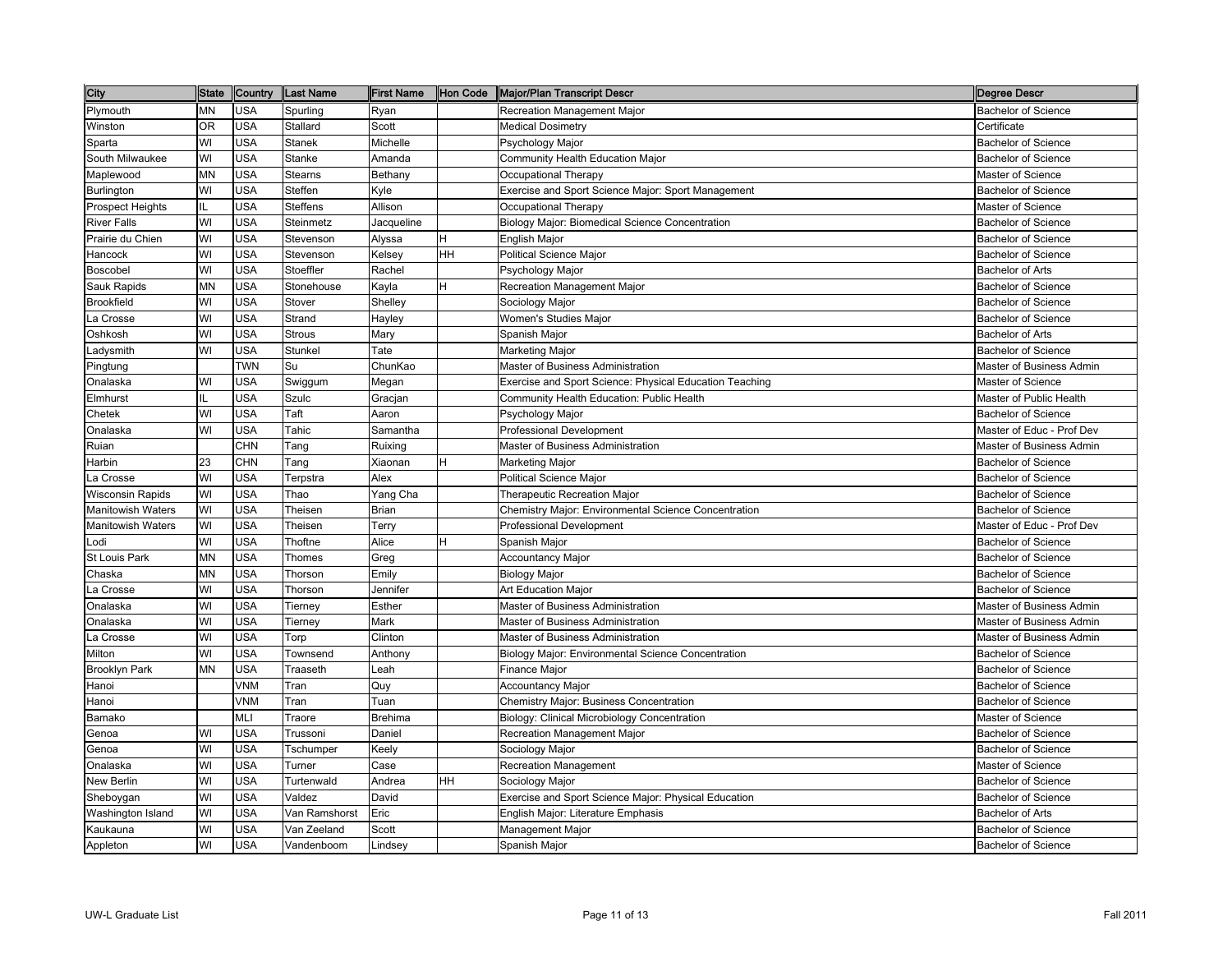| City                     | <b>State</b> | Country    | Last Name   | <b>First Name</b> | Hon Code | Major/Plan Transcript Descr                                                         | Degree Descr                   |
|--------------------------|--------------|------------|-------------|-------------------|----------|-------------------------------------------------------------------------------------|--------------------------------|
| Ontonagon                | МΙ           | <b>USA</b> | Venema      | Christina         |          | Exercise and Sport Science Major: Physical Education                                | <b>Bachelor of Science</b>     |
| Cottage Grove            | WI           | USA        | Vick        | Carrie            | HH.      | Communication Studies Major: Organizational and Professional Communication Emphasis | <b>Bachelor of Science</b>     |
| <b>Eden Prairie</b>      | MΝ           | <b>USA</b> | Vidal       | Kathryn           |          | Occupational Therapy                                                                | Master of Science              |
| Viola                    | WI           | <b>USA</b> | Vinger      | Chelsea           |          | Community Health Education Major                                                    | <b>Bachelor of Science</b>     |
| Prescott                 | WI           | <b>USA</b> | Voelker     | Steven            |          | Physics Major                                                                       | <b>Bachelor of Science</b>     |
| <b>Brookfield</b>        | WI           | <b>USA</b> | Voss        | Sam               |          | Finance Major                                                                       | <b>Bachelor of Science</b>     |
| Freedom                  | WI           | <b>USA</b> | Vosters     | Ryan              |          | Exercise and Sport Science Major: Physical Education                                | <b>Bachelor of Science</b>     |
| Poplar                   | WI           | <b>USA</b> | Wagner      | Christine         |          | <b>Biology Major</b>                                                                | <b>Bachelor of Science</b>     |
| Taiyuan                  | 14           | <b>CHN</b> | Wang        | Lijuan            |          | Master of Business Administration                                                   | Master of Business Admin       |
| Kaohsiung                |              | <b>TWN</b> | Wang        | Wen-Chiao         |          | Master of Business Administration                                                   | Master of Business Admin       |
| Mc Farland               | WI           | <b>USA</b> | Ward        | Nathan            |          | Management Major: General Management and Technology Emphasis                        | <b>Bachelor of Science</b>     |
| Dousman                  | WI           | <b>USA</b> | Warren      | William           |          | Physics Major                                                                       | <b>Bachelor of Science</b>     |
| Onalaska                 | WI           | <b>USA</b> | Wateski     | Gabriel           |          | Mathematics Major: Actuarial Science Concentration                                  | <b>Bachelor of Science</b>     |
| <b>Black River Falls</b> | WI           | <b>USA</b> | Waughtal    | Toni              |          | Sociology Major                                                                     | <b>Bachelor of Science</b>     |
| Onalaska                 | WI           | <b>USA</b> | Weber       | Joshua            |          | Exercise and Sport Science Major: Physical Education                                | <b>Bachelor of Science</b>     |
| Oregon                   | WI           | <b>USA</b> | Weber       | Megan             |          | <b>Marketing Major</b>                                                              | <b>Bachelor of Science</b>     |
| Madison                  | WI           | <b>USA</b> | Wedemeyer   | Kent              |          | <b>Professional Development</b>                                                     | Master of Educ - Prof Dev      |
| Onalaska                 | WI           | <b>USA</b> | Wehrenberg  | Alex              |          | English Major: Rhetoric and Writing Emphasis                                        | <b>Bachelor of Arts</b>        |
| Thorp                    | WI           | <b>USA</b> | Weiler      | Andrea            |          | Community Health Education Major                                                    | <b>Bachelor of Science</b>     |
| Merrill                  | WI           | USA        | Welch       | Patrick           |          | Marketing Major                                                                     | <b>Bachelor of Science</b>     |
| Eau Claire               | WI           | USA        | Welter      | Matthew           |          | Information Systems Major                                                           | <b>Bachelor of Science</b>     |
| Lake Tomahawk            | WI           | <b>USA</b> | Wenman      | Sarah             |          | English Major                                                                       | <b>Bachelor of Science</b>     |
| Onalaska                 | WI           | USA        | Westbrook   | Nicole            |          | Marketing Major                                                                     | <b>Bachelor of Science</b>     |
| La Crosse                | WI           | <b>USA</b> | Westerman   | William           |          | Psychology Major                                                                    | <b>Bachelor of Science</b>     |
| Sussex                   | WI           | <b>USA</b> | Westrich    | Monica            | н        | <b>Accountancy Major</b>                                                            | <b>Bachelor of Science</b>     |
| Loyal                    | WI           | <b>USA</b> | Weyer       | Rachel            | H        | Community Health Education Major                                                    | <b>Bachelor of Science</b>     |
| Deerfield                | IL.          | <b>USA</b> | Wheeler     | Megan             |          | Sociology Major                                                                     | <b>Bachelor of Science</b>     |
| Coeur D Alene            | ID           | <b>USA</b> | Wild        | <b>Brenda</b>     |          | <b>Medical Dosimetry</b>                                                            | Certificate                    |
| Miami                    | FL           | <b>USA</b> | Wilgenbusch | Curtis            |          | <b>Medical Dosimetry</b>                                                            | Certificate                    |
| Fennimore                | WI           | <b>USA</b> | Willer      | Alex              |          | International Business Major                                                        | <b>Bachelor of Science</b>     |
| Cashton                  | WI           | <b>USA</b> | Williams    | Jillian           |          | Psychology Major                                                                    | <b>Bachelor of Science</b>     |
| <b>Wisconsin Rapids</b>  | WI           | <b>USA</b> | Williams    | Kathryn           |          | Communication Studies Major: Organizational and Professional Communication Emphasis | <b>Bachelor of Science</b>     |
| West Bend                | WI           | <b>USA</b> | Williams    | Michelle          |          | <b>Physics Major</b>                                                                | <b>Bachelor of Science</b>     |
| Kendall                  | WI           | <b>USA</b> | Woggon      | Janelle           |          | Communication Studies Major: Organizational and Professional Communication Emphasis | <b>Bachelor of Science</b>     |
| Chicago                  |              | USA        | Woldt       | Joel              |          | <b>Clinical Exercise Physiology</b>                                                 | Master of Science              |
| Loyal                    | WI           | <b>USA</b> | Wolf        | Michael           |          | Communication Studies Major: Interpersonal Communication Emphasis                   | <b>Bachelor of Science</b>     |
| Burlington               | WI           | <b>USA</b> | Wollmer     | Katlyn            | н        | Early Childhood through Middle Childhood Education Major                            | <b>Bachelor of Science</b>     |
| Holmen                   | WI           | <b>USA</b> | Xiong       | Ya Pa             |          | Finance Major                                                                       | <b>Bachelor of Science</b>     |
| Onalaska                 | WI           | <b>USA</b> | Yang        | Cher              |          | Middle Childhood through Early Adolescence Education Major                          | <b>Bachelor of Science</b>     |
| Onalaska                 | WI           | <b>USA</b> | Yashinsky   | Thomas            | H        | Exercise and Sport Science Major: Physical Education                                | <b>Bachelor of Science</b>     |
| Lancaster                | WI           | <b>USA</b> | Yearous     | Janet             | HН       | French Major                                                                        | <b>Bachelor of Science</b>     |
| Madison                  | WI           | <b>USA</b> | Yogarajah   | Apilasha          |          | Marketing Major                                                                     | <b>Bachelor of Science</b>     |
| Sparta                   | WI           | <b>USA</b> | Zay         | Marsha            |          | Women's Studies Major                                                               | Bachelor of Arts               |
| Grafton                  | WI           | <b>USA</b> | Zellner     | Zachary           | H        | <b>Political Science Major</b>                                                      | Bachelor of Arts               |
| Fremont                  | CA           | <b>USA</b> | Zhang       | Χi                |          | Software Engineering                                                                | Master of Software Engineering |
| Holmen                   | WI           | USA        | Zibrowski   | Tyler             |          | <b>Accountancy Major</b>                                                            | <b>Bachelor of Science</b>     |
| Janesville               | WI           | USA        | Zillmer     | John              |          | Psychology Major                                                                    | <b>Bachelor of Science</b>     |